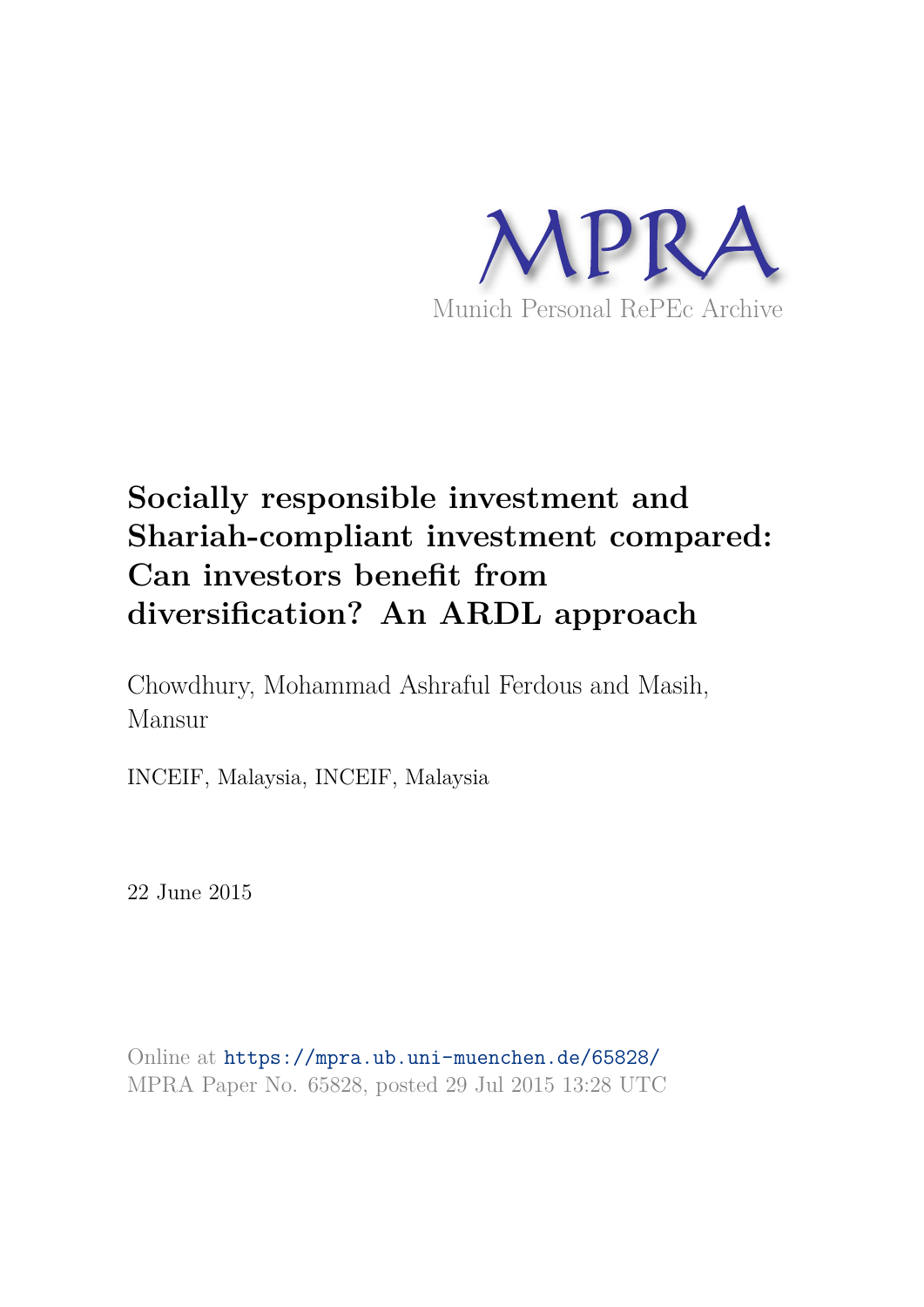# **Socially responsible investment and Shariah-compliant investment compared: Can investors benefit from diversification? An ARDL approach**

Mohammad Ashraful Ferdous Chowdhury<sup>1</sup> and Mansur Masih<sup>2</sup>

#### **Abstract:**

 $\overline{a}$ 

Islamic finance and Socially Responsible Investment (SRI) have been two of the most rapidly growing areas of finance over the last two decades. During this period, they have each grown at rates that far exceed that of the financial markets as a whole. The purpose of this paper is to take a comparative approach in comparing and contrasting the performance of both types of restricted investment portfolios by using ARDL bounds testing approach. The paper provides an innovative view to two different markets and suggests that there are commonalities which need to be exploited for the benefit of both markets. The study assesses the extent of correlation between social responsible investment funds and Sharia compliant investment funds in different economic situations to determine if the nature of relationship between funds changes in between the non-crisis period and the 2007 crisis period for four markets such as Dow Jones Islamic World, Dow Jones Islamic Europe; Dow Jones Sustainability World and Dow Jones Sustainability Europe. By estimating the short and long term dynamics between the socially responsible investment indexes and Islamic indexes, and the extent of cointegration between these two funds, the findings tend to indicate that the SRI and Islamic funds have significantly different behavior in both the short run and long run. Despite the differences in the screening criteria and portfolio management of both types of funds, this study suggests that the potential diversification benefits between Sharia compliant funds and the SRI funds are possible both in the crisis period and non-crisis period.

**Keywords:** Sharia-compliant, socially responsible investments, diversification, ARDL

<sup>&</sup>lt;sup>1</sup> Mohammad Ashraful Ferdous Chowdhury, Graduate student in Islamic finance at INCEIF, Lorong Universiti A, 59100 Kuala Lumpur, Malaysia.

<sup>2</sup> **Corresponding author**, Professor of Finance and Econometrics, INCEIF, Lorong Universiti A, 59100 Kuala Lumpur, Malaysia. Phone: +60173841464 Email: mansurmasih@inceif.org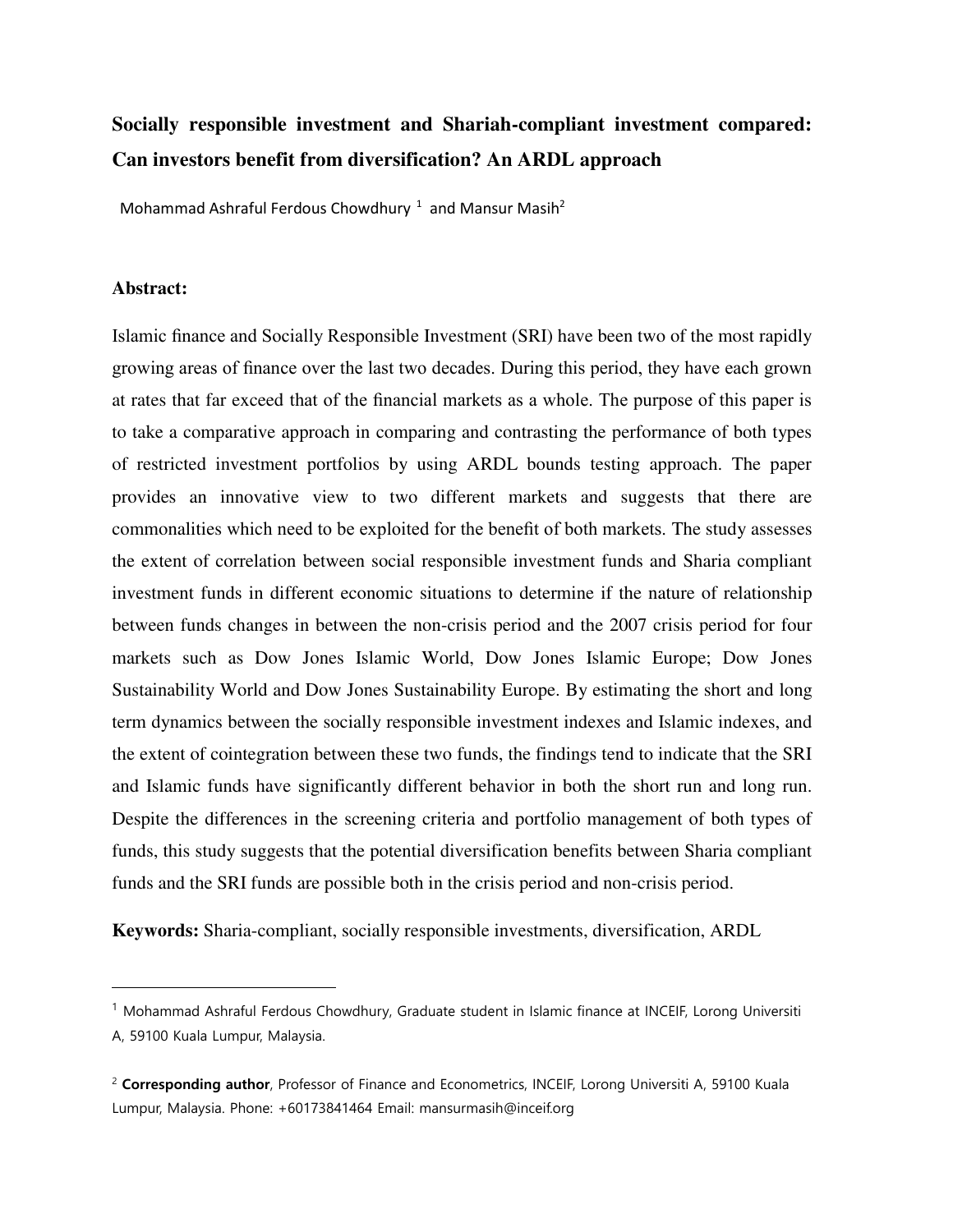**Socially responsible investment and Shariah-compliant investment compared: Can investors benefit from diversification? An ARDL approach** 

#### **1. Introduction**

Over the past few years, the growth of some kinds of funds has been remarkable. In particular among these, one may highlight socially responsible (SRI) funds and another is Shraiah compliant funds. The last decade witnessed a tremendous growth in socially responsible investment(SRI), where investors combine their financial objectives with their concernsabout social, environmental, ethical and/or corporate governance issues in theirinvestment selection. The total SRI counts for  $\epsilon$ 7,594 billion globally, led mainly bythe European and US markets with  $\epsilon$ 4,986 billion and \$3,069 billion, respectively, (EUROSIF, 2010). In fact, the current practice of SRI is largely dominated by mainstreaminstitutional investors, controlling around 92 and 75 percent of the total SRI in Europeand USA, respectively, including investment institutions such as pension funds andinsurance companies (USSIF, 2010; EUROSIF, 2010). This implies that SRI is no longerconsidered as a niche market for religious groups only. Consequently, internationallyrecognized indices' providers such as FTSE and Dow Jones introduced SRI indices tomeet the growing demand of such type of investments.

In addition, Islamic investment is considered under the broad umbrella of the SRI since they apply ethical screening criteria in order to exclude certain industries. Swift growth in financial markets can often be accompanied by growing pains. Total Islamic finance assets grew to an estimated USD1.8 trillion by the end of 2013. Islamic bankingremains the dominant sector within the Islamic financial services industry (IFSI) with approximately80% of the total Islamic financial assets. The industry is estimated to chart a compound annual growthrate (CAGR) of 17.04% between 2009 and 2013. The pace of growth of the Islamic banking industry has been moderating recently, but the averagegrowth rate of 20% after 2009 is still impressive. The Islamic finance industry has been no exception to this rule, as it struggles to overcome various challenges relating to regulatory harmonization, the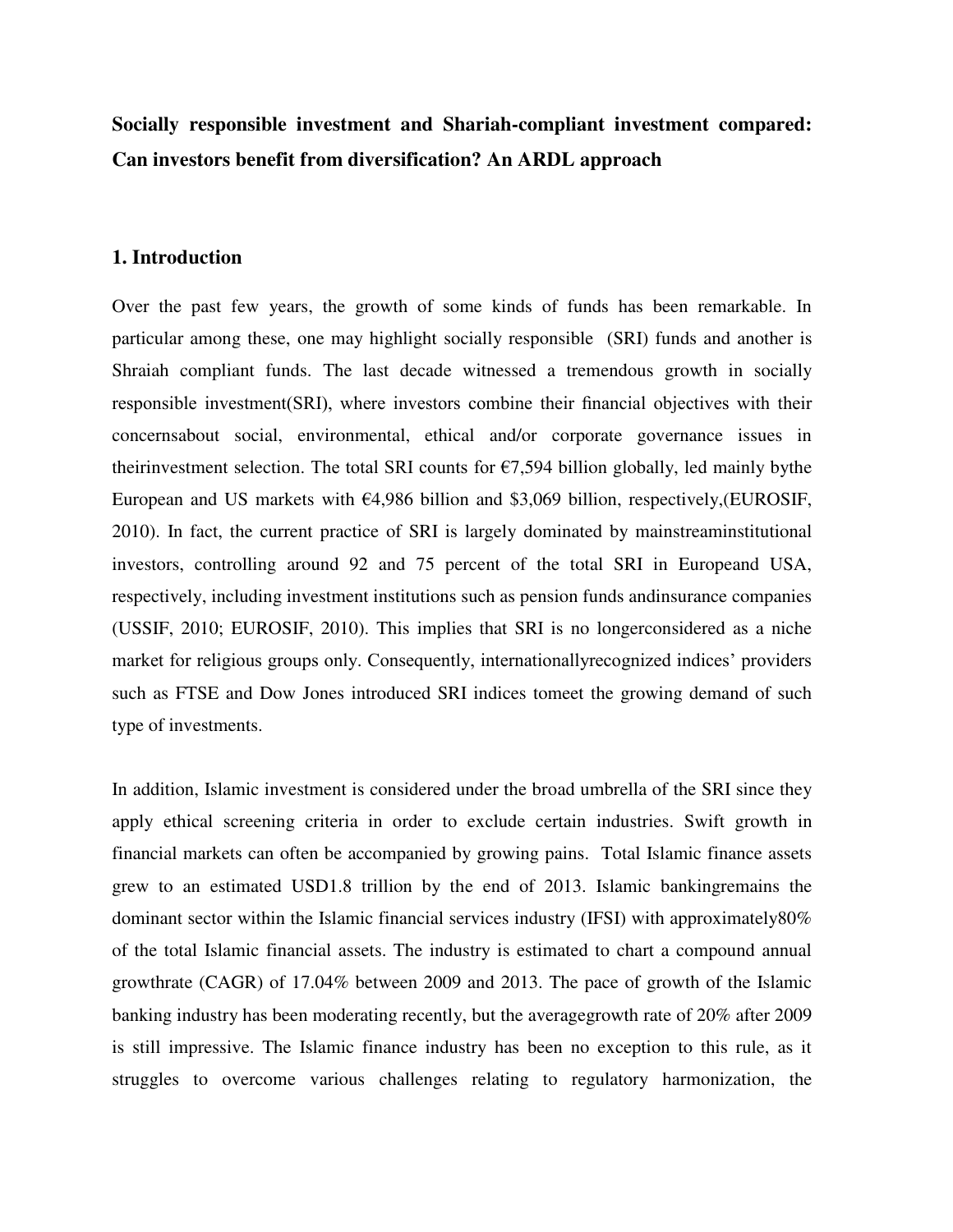development of professional standards, liquidity management and a human capital shortfall. It also points out that despite the positive developments in the industry, actually less than 20% of Muslims in the world have access to or are willing to use Islamic banks and that the success has so far been driven mainly by corporate actors and wealthy individuals (DiVanna and Howards, 2013).

On comparison, figures for SRI in Europe and the US alone add up to over 12 trillion USD for the same year (based on the Eurosif, 2012 and USSIF, 2012 market studies). Thus, even considering that Islamic Banking encompasses many more financial products than SRI, Its market volume is less than a tenth of SRI (considering that not all SRI invested assets are included in the figures above). Also in terms of growth rates, SRI is compatible with Islamic finance, with SRI in Europe having seen a growth of 35% between 2009 and 2011 (Eurosif, 2012). Also in terms of market share, SRI is well positioned as a measuring rod for Islamic finance. For instance, the latest Eurosif study (2012: 17) states that over a quarter of all invested assets in Europe are already screened against the exclusion of at least one nonfinancial criterion (e.g. weapons, tobacco, child labour, human rights violations etc.).

It can be seen therefore that SRI is a highly successful financial industry niche just as Islamic finance. At the same time, it has come up with a number of solutions to problems that both these niches have in common, e.g. regarding the issue of transparency of investment decision making processes and the outreach to poorer members of society. There are two opposing views regarding the economic viability of restricted socially responsible and Islamic investments. Opponents argue that from a portfolio theory point of view, imposing additional non financial screening criteria for the investment selection are likely to have an adverse impact on the performance and risk of the investment portfolios. This is because restricting the menu of assets available is more likely to lead to less diversified, and hence, less optimal investment portfolios which lower the returns and increase the volatility (Sauer, 1997). In other words, as a result of excluding certain industries/companies for their violation of Sharia[3]/social responsibility criteria, such a screening process might lead to less diversified investment portfolios compared to their unrestricted counterparts. Also, excluding certain sectors/companies for their non-compliance with Sharia/socially responsible principles might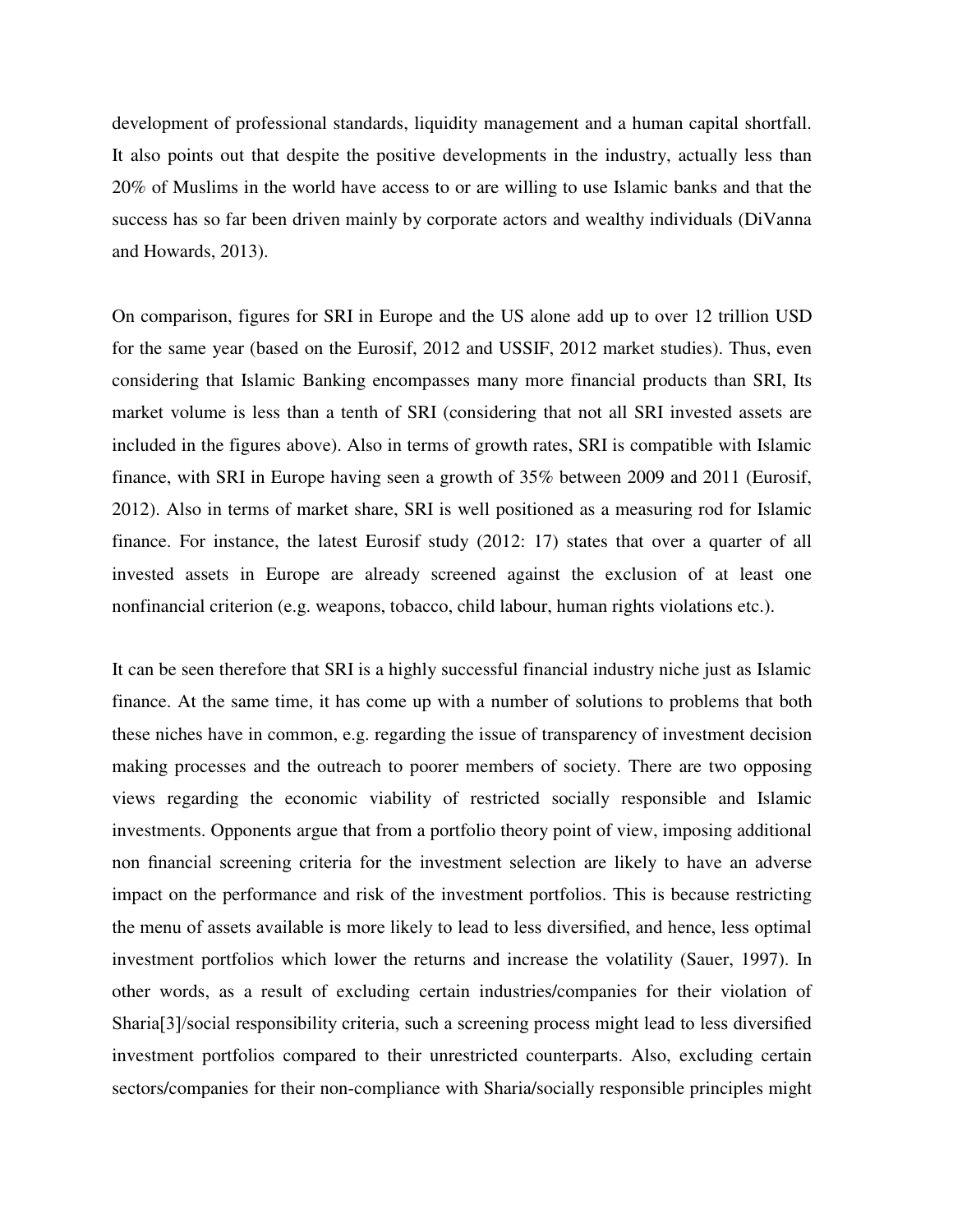eliminate attractive opportunities. Furthermore, the additional cost associated with implementing Sharia/social responsibility screening such as searching, monitoring and management costs would adversely affect performance (Sauer, 1997).

However, advocates argue that Sharia/social responsibility screening process is more likely to have a positive impact on the investment portfolio by selecting financially stronger, more stable and profitable companies. Also, the conservative nature of the management of Islamic/SRI portfolios might lead to less risky and more profitable investment portfolios. In addition, Sharia screening criteria exclude highly leveraged companies and also prohibit gharar (uncertainty elements) and gambling activities, which also seems to minimize the overall risk and lead to more solid investment opportunities (Hussein and Omran, 2005; Abdullah et al., 2007;).

Based on this background, the study aims to determine the difference between the performance of the SRI and Shariah Compliant funds investment in the non-crisis and crisis period in major financial markets such as the Dow Jones Islamic market Index world, Dow Jones Islamic market Index world, Dow Jones Islamic market Index world, Dow Jones Islamic market Index Europe, Dow Jones Sustainability Index world, Dow Jones Sustainability Index Europe. By employing a battery of time series investigation techniques, the study seeks to examine the extent of correlation between the performance of Shariahcompliant investment and SRI in these markets and to determine whether investors can benefit from investing in both funds both in short run and long run. This study aims to also contribute towards enriching the literature by providing recent evidence on the performance of these special types of funds. While, a conventional investor is only restricted in his/her choice of funds, The Islamic investor is restricted to investing in Islamic funds. This is probably the first known humble attempt to examines whether Islamic investor would like to go to beyond Islamic funds and invest also in SRI will benefit from diversifications.

The following section provides more information on the development of SRI and the methods used to illustrate these points and lay the ground for the analysis and discussion following in later parts.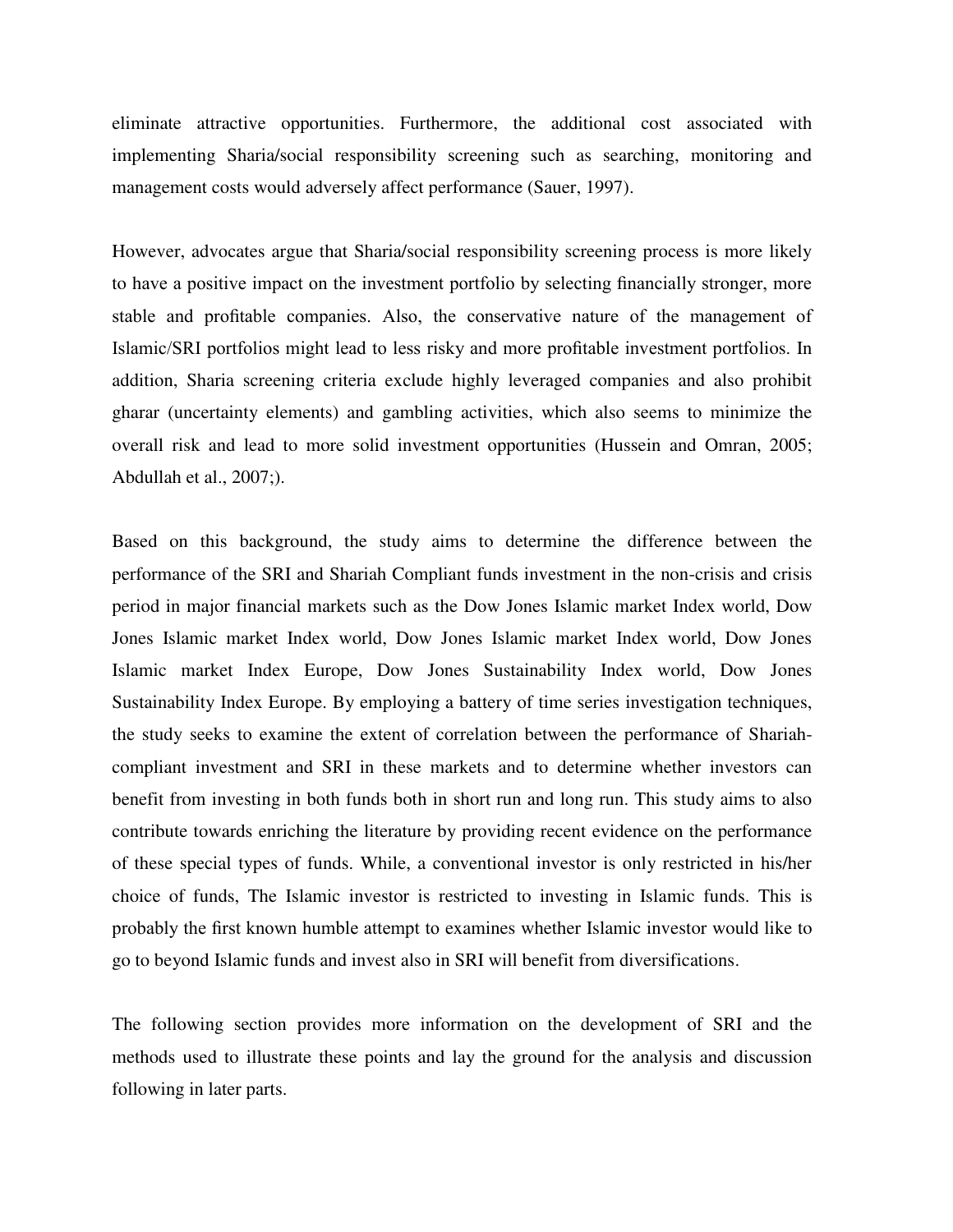# **2. Theoretical Underpinning:**

Islamic finance and SRI share several commonalities including that they are focused principally on individuals using their money in a manner that conforms to their morals and beliefs. Whereas finance traditionally has been driven solely by the effort to maximize risk adjusted returns, Islamic and SRI investors have added an additional objective for financial market activity – compatibility with the investor's ethics and promotion of social-welfare activities. Although both types of investors seek to achieve a strong return on their investments, they take into account not only the pure economic return, but also the social returns the society receives from their money being used in compliance with their beliefs. In addition, the growth of both Islamic finance and SRI has been largely demand-driven, with financial institution devoting more resources to these two areas in response to the increasing demand from individual investor clients for these products.

Islamic finance and SRI share another similarity as well. To date, they both have been focused, within the capital markets sphere, more on equity than on fixed income investments. The fundamental principles behind Islamic finance, such as an emphasis on equitable sharing of risks and the prohibition of interest based financing, are most easily compatible with investing in equities. Likewise, SRI traditionally has been a strategy applied mainly to equity investing through the application of various types of portfolio screening techniques.

As a result, financial intermediaries have found it easier and more straight forward to create Shariah compliant and SRI equity products than fixed income ones. The summary of two types of restricted funds are given below:

|              | Criteria     | <b>Islamic investment</b>         | <b>Socially</b> | responsible |
|--------------|--------------|-----------------------------------|-----------------|-------------|
|              |              |                                   | investment      |             |
| Similarities | <b>Broad</b> | Both types of funds have ethical, |                 |             |
|              | Objectives   | social and financial objectives   |                 |             |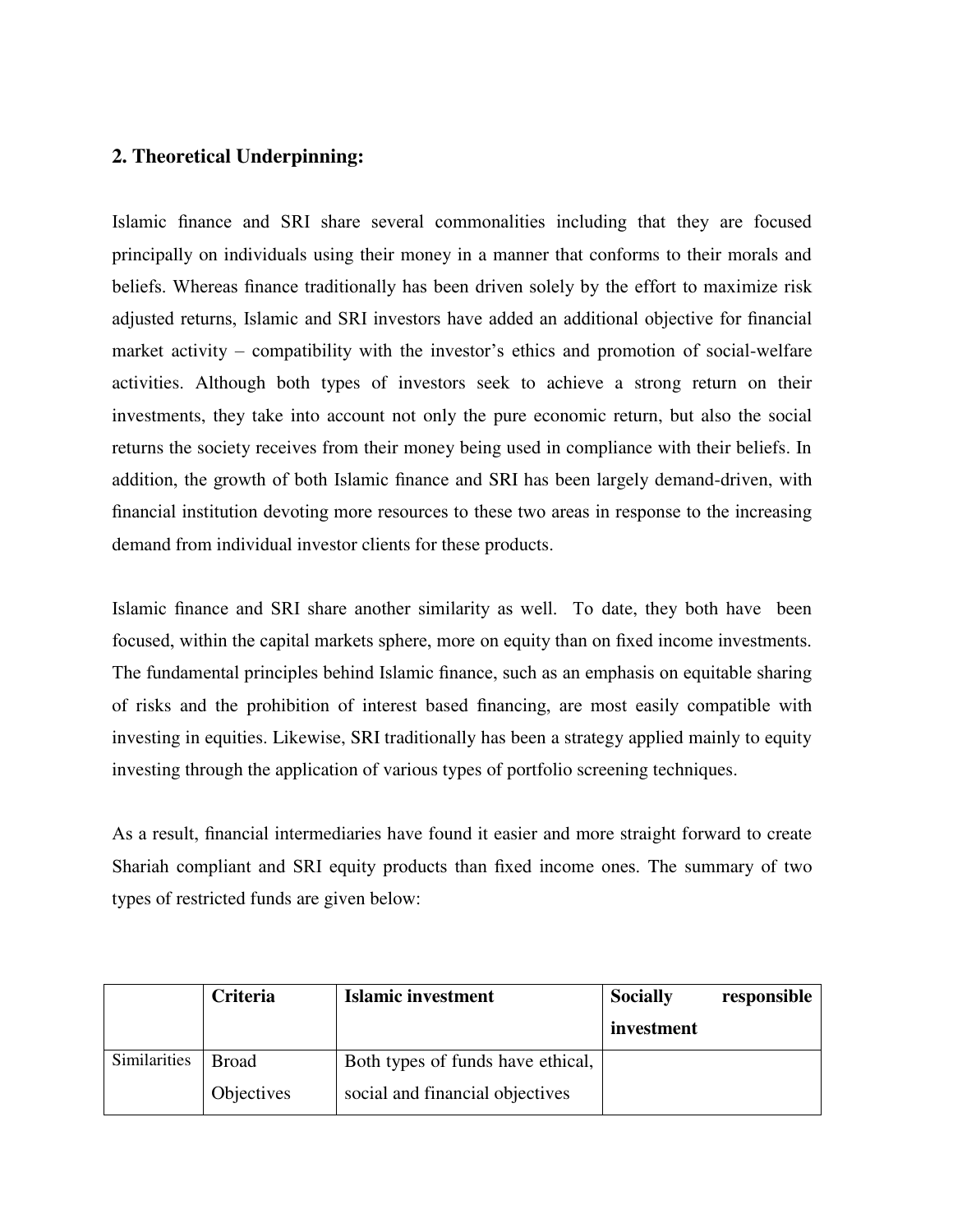|                    | Negative          | Both types of fund has the           |                                |
|--------------------|-------------------|--------------------------------------|--------------------------------|
|                    | screening         | negative<br>screening(<br>filtering) |                                |
|                    |                   | criteria in the selection of stocks  |                                |
|                    |                   | to include in their portfolios       |                                |
|                    | Shareholder       | Shareholders in both type of         |                                |
|                    | advocacy          | funds are encouraged to formally     |                                |
|                    |                   | express any negative opinion         |                                |
|                    |                   | regarding certain practices          |                                |
| <b>Differences</b> | Sources<br>of     | Shariah, however, owing to the       | <b>SRI</b><br>Historically,    |
|                    | guidance          | lack<br>of<br>global<br>a            | originated with religious      |
|                    |                   | shariahsupervisory<br>body.          | groups avoiding investing      |
|                    |                   | Differencing<br>interpretations      | in Sin stock. There are o      |
|                    |                   | between funds are currently used     | universally<br>recognized      |
|                    |                   |                                      | definition<br><b>SRI</b><br>of |
|                    |                   |                                      | investment                     |
|                    | Restriction on    | Yes, This type of investment         | No, SRI funds can freely       |
|                    | investment        | excludes investment in the fixed     | debt<br>choose<br>between      |
|                    | activities<br>and | income<br>instruments<br>such<br>as  | bearing investments and        |
|                    | instruments       | corporate bonds, certificates of     | equity<br>bearing              |
|                    |                   | deposits(CDs), preferred stocks,     | investments, as long as the    |
|                    |                   | warranty, and some derivatives       | stocks chosen adhere to        |
|                    |                   |                                      | SRI and Environment,           |
|                    |                   |                                      | Social, and                    |
|                    |                   |                                      | Government<br>principles       |
|                    |                   |                                      | (ESG)                          |
|                    | Financial ratios  | Yes, financial filters, determined   | financial<br>is<br>There<br>no |
|                    | screening         | by the SSB, are applied during       | <b>SRI</b><br>parameter<br>in  |
|                    |                   | the stock selection process. The     | investment.                    |
|                    |                   | core principle to which the filters  |                                |
|                    |                   | are related to: leverage, presence   |                                |
|                    |                   | of interest-bearing assets and       |                                |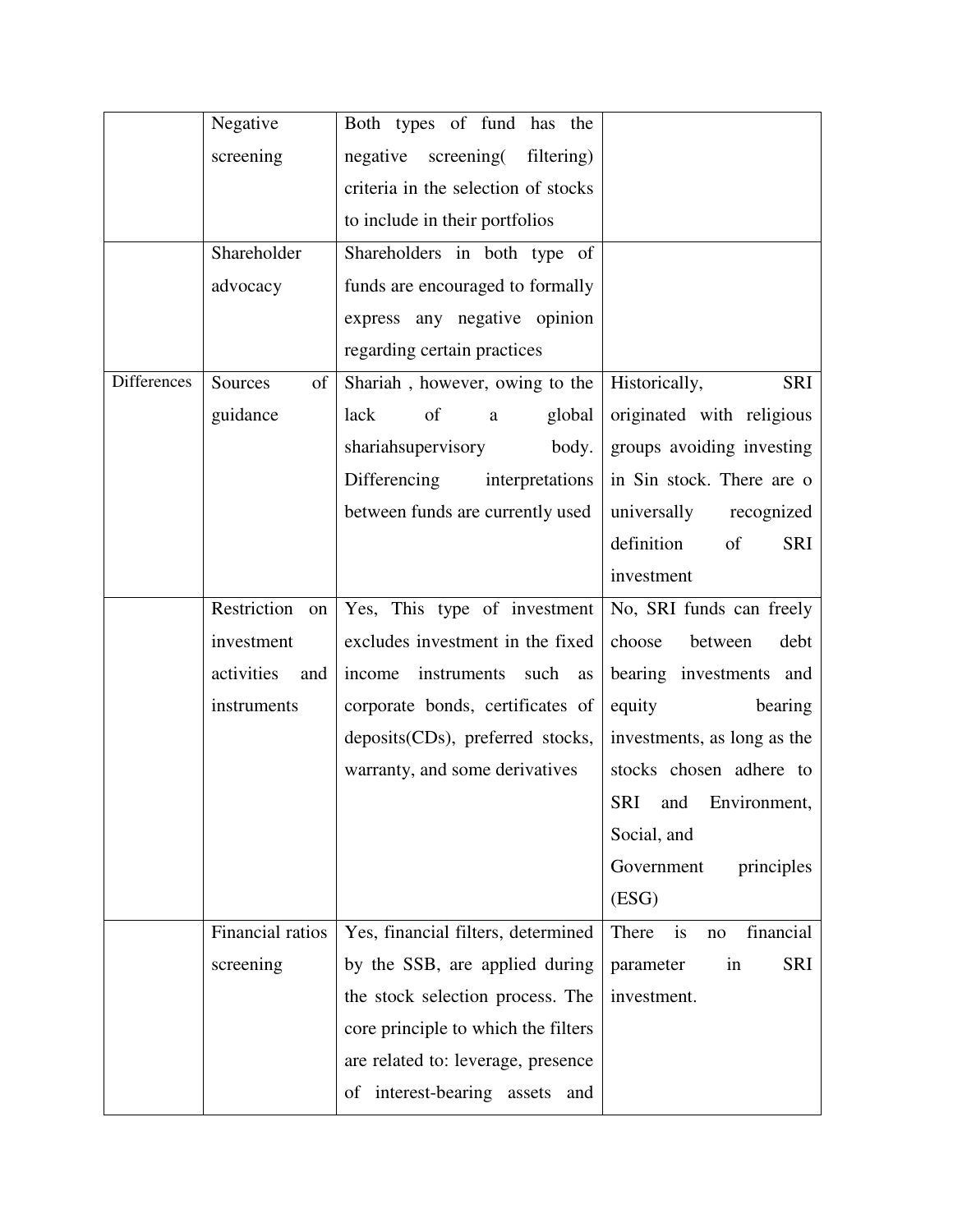|                  | liabilities, high level of debt and                           |                                 |
|------------------|---------------------------------------------------------------|---------------------------------|
|                  | credit                                                        |                                 |
| Purification     | Yes, purification is the process                              | N <sub>o</sub>                  |
| process          | of eliminating or cleaning the                                |                                 |
|                  | portfolio of income or gain                                   |                                 |
|                  | resulting from interest or any                                |                                 |
|                  | impermissible<br>other<br>revenue                             |                                 |
|                  | sources. Impermissible portfolio                              |                                 |
|                  | income is donated to charities                                |                                 |
|                  | and non-profit organizations                                  |                                 |
| Positive         | N <sub>o</sub>                                                | N <sub>o</sub>                  |
| screening        |                                                               |                                 |
| Sector           | considers<br>Yes,<br>sectors<br>not                           | Yes,<br>sectors<br>are<br>not   |
| exclusion        | compliant<br>with<br>shariah<br>are                           | <b>SRI</b><br>compliant<br>with |
|                  | excluded for instance: alcoholic                              | criteria are excluded such      |
|                  | beverages, tobacco, weapons                                   | alcoholic<br>beverages,<br>as   |
|                  | production<br>distribution,<br><b>or</b>                      | tobacco,<br>weapons             |
|                  | gambling, pornography, etc                                    | production or distribution,     |
|                  |                                                               | gambling<br>and                 |
|                  |                                                               | pornography.                    |
| Best-in class    | No, there is a general distinction                            | Yes, some funds include         |
|                  | between admissible or prohibited   firms operating in sectors |                                 |
|                  | assets. The strategy is in-out.                               | generally forbidden,<br>if      |
|                  |                                                               | they exhibit a commitment       |
|                  |                                                               | to SRI principles               |
| based<br>Screens | N <sub>o</sub>                                                | Yes                             |
| on               |                                                               |                                 |
| environment      |                                                               |                                 |
| filters          |                                                               |                                 |
| Screens<br>based | N <sub>o</sub>                                                | Yes                             |
| human<br>on      |                                                               |                                 |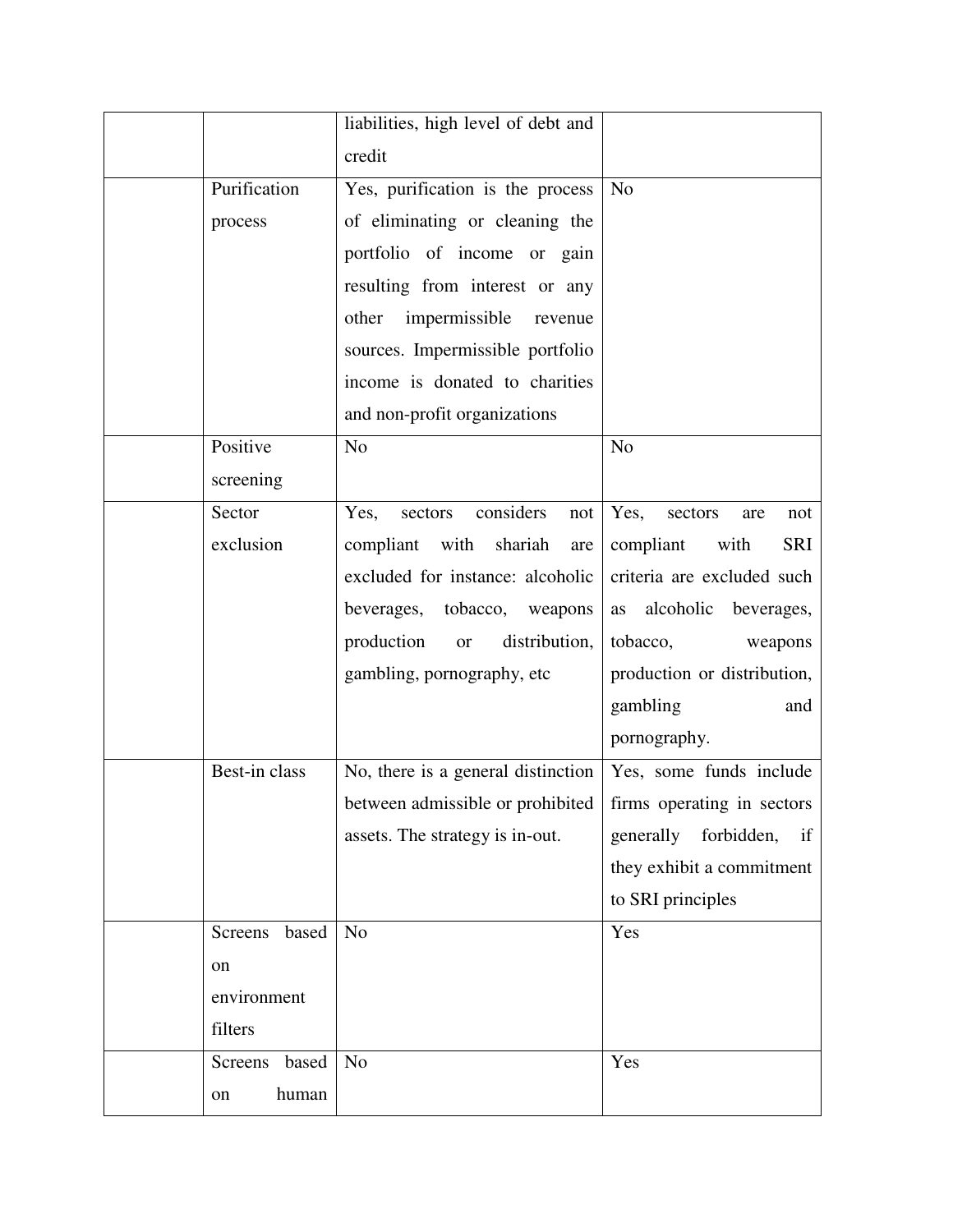| rights          |     |                           |
|-----------------|-----|---------------------------|
| Screens         | No, | Yes, but not in all cases |
| associated with |     |                           |
| transparent     |     |                           |
| corporate       |     |                           |
| practices       |     |                           |
|                 |     |                           |

Table 1: similarities and dissimilarities of SRI and Islamic Funds

# **3. Literature Review:**

Since the beginning of the financial crisis, a small number of investment strategies have emerged, boasting growth between the current financial storm and resilience to the near collapse of other investment categories. Two of these strategies include Socially Responsible Investment (SRI) and Islamic finance. Wilson (1995) explains the significance of Islamic banking as it is not just considered as a business entity which only fulfills the religious obligations of the Muslim community but more significantly it is viewed as a business which focuses on attracting more and more customers whilst retaining the old ones. Islamic finance is often related to social responsible investment or ethical investment by many authors and researchers in different time frame. The similarity between the two is mainly because of the few principles that the investment involved is not just for the profit motive instead involve an investment which is considered best for the whole community in terms of social, religious and ethical perspectives and also investment which involve the production of unethical goods for example alcohol, tobacco, armaments is considered immoral.(Wilson, 1997; Benson et al;2006) Socially Responsible Investing (SRI) is a well-designed economic discipline which offers investors with strict moral standards to invest their money without having to compromise their core beliefs and principles.Further he concluded that Socially Responsible Investing enables individual to invest without compromising his/her moral standards, and provides an effective management of corporate behavior and free-market forces thus becoming an important sector of capital markets today.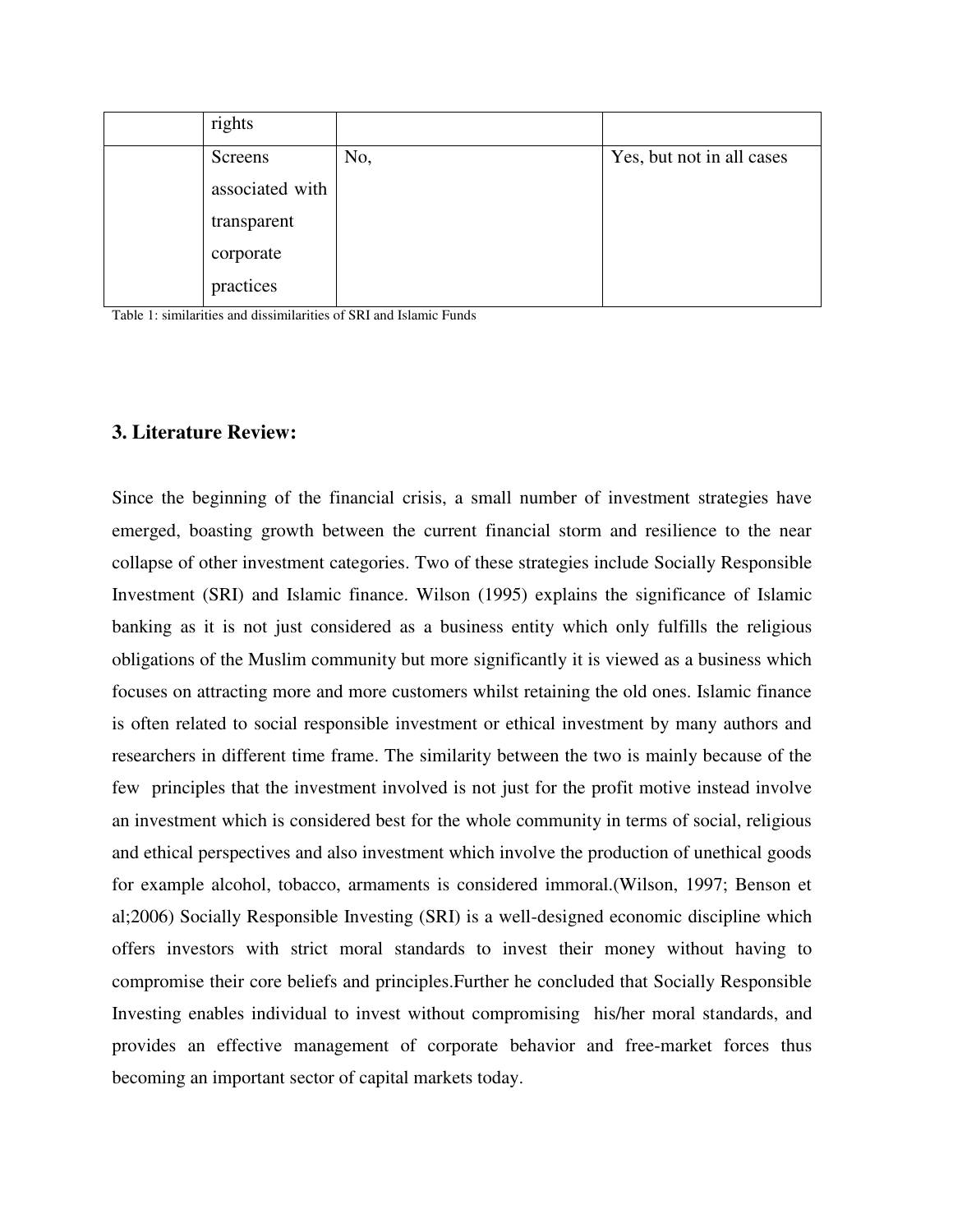Previous studies found evidence that Sharia screening criteria do not seem to provide inferior performance. Wilson (2001) and Ahmad (2001) find that Islamic mutual funds are financially viable and Sharia compliant investments can compete on a commercial risk/return basis. Elfakhani and Hassan (2005), Kraussl and Hayat (2008) and Abderrezak (2008) show that, on average, there is no statistically significant difference between the risk adjusted performance of Islamic equity mutual funds and their Islamic and conventional market benchmarks. This is irrespective to the geographical focus of the investment portfolio examined.

Confirming previous studies' results,Hoepner et al. (2009) show that, in general, Islamic equity mutual funds do not significantly trial their international benchmarks if a home economy of the Islamic equity mutual funds has a high density of Muslim consumers, coupled with being a relatively well developed market for Islamic financial services such as GCC and Malaysia. However, they find that in non-Muslim countries, Islamic mutual funds tend to underperform compared to their market benchmarks.

By using a matched sample approach, Abdullah et al. (2007), Hassan et al. (2010) and Mansor and Bhatti (2011) indicate that the performance differences between Malaysian Islamic mutual funds and their conventional peers' funds are marginally significant. Likewise, Hussein (2004), Hakim and Rashidian (2004), Girard and Hassan (2005, 2008) and Hashim (2008) show that the performance of Islamic market indices, such as FTSE and Dow Jones Islamic indices family does not differ significantly from their conventional counterpart indices. This is consistent with Ahmad and Ibrahim (2002) and Albaity and Ahmad (2008) who find that the performance difference between the Kuala Lumpur Syariah Index (KLSI) and the Kuala Lumpur Composite Index (KLCI) is not statistically significant. Also, Dharani and Natarajan (2011) show that based on the Indian market the Nifty Shariah index and its Nifty conventional counterpart index provide similar performance. Merdad et al. (2010) indicate that Islamic mutual funds managed by HSBC in Saudi Arabia tend to underperform against their conventional counterparts during full and bullish periods, but they outperform conventional funds during bearish and financial crisis periods.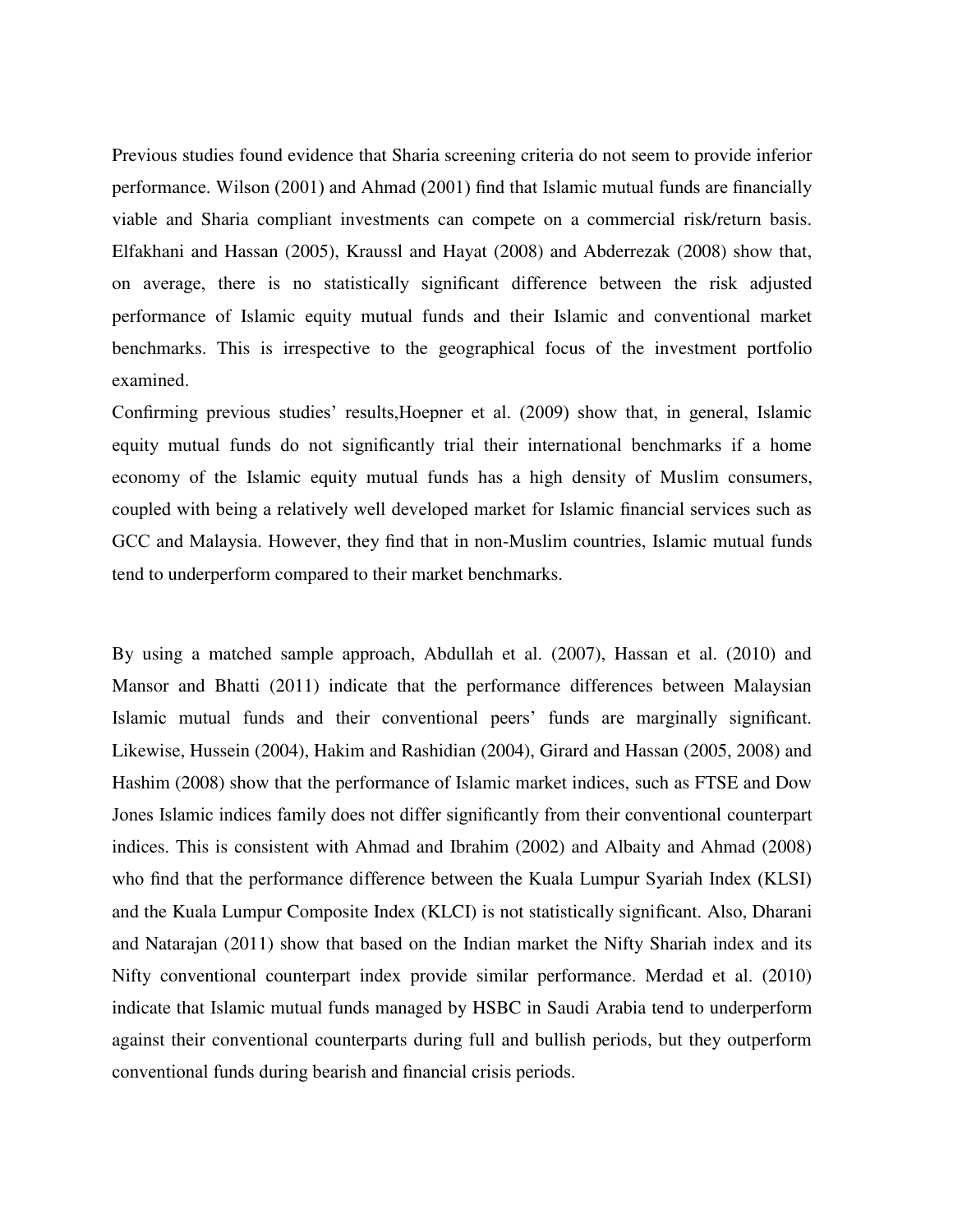Similarly, there is empirical evidence to prove that SRI screening criteria do not seem to lead to underperformance. Luther et al. (1992), Luther and Matatko (1994) and Gregory and Whittaker (2007) show that the performance of the UK SRI fund does not differ significantly from their conventional counterpart mutual funds and their conventional market benchmarks. Likewise, Bello (2005) and Benson et al. (2006) find evidence that US SRI mutual funds do not underperform against their conventional counterpart mutual funds, and compared to their conventional market benchmarks.

Empirical studies find that Islamic investment portfolios tend to be less volatile and less vulnerable to the systematic risk than conventional investment portfolios. Abdullah et al. (2007) and Muhammad and Mokhtar (2008) show that Malaysian Islamic funds are lesssensitive to the market volatility compared to their conventional counterpart funds and their market benchmark, indicating less exposure to the systematic risk. In addition, based on a larger sample of Islamic mutual funds that invest in different geographical focuses around the world, KrausslandHayat (2008), Abderrezak (2008) and Hoepneret al.(2009) indicate that Islamic equity mutual funds seem to have lower systematic risk compared to their broad market indices' benchmarks. Merdadet al. (2010) find thatregardless of the benchmark used, whether Islamic or conventional, the systematic risk of Islamic funds is always lower than their conventional counterparts during a financial crisis period. Likewise, Hakim and Rashidian (2004) and Girard and Hassan (2005) show that the US Dow Jones Islamic Index seems to be less sensitive to the volatility in systematic risk than their conventional counterpart indices. Al-Zoubi and Maghyereh(2007) find less risk associated with the Dow Jones Islamic Market Index (DJIM) compared to the Dow Jones World Index (DJW) broad market basket of stocks. Consistent with previous studies, Ahmad and Ibrahim (2002) and Albaity and Ahmad (2008) indicate that the Kuala Lumpur SyariahIndex (KLSI) is less risky than theKuala Lumpur Composite Index (KLCI).

With regards to the risk associated with SRI portfolios, the result is not conclusive.Luther et al. (1992) and Gregory and Whittaker (2007) show that,on average, UK SRI mutual funds tend to be less sensitive to the market movementscompared to conventional mutual funds. Kreanderet al. (2005) find that European SRIfunds seem to be less exposed to the systematic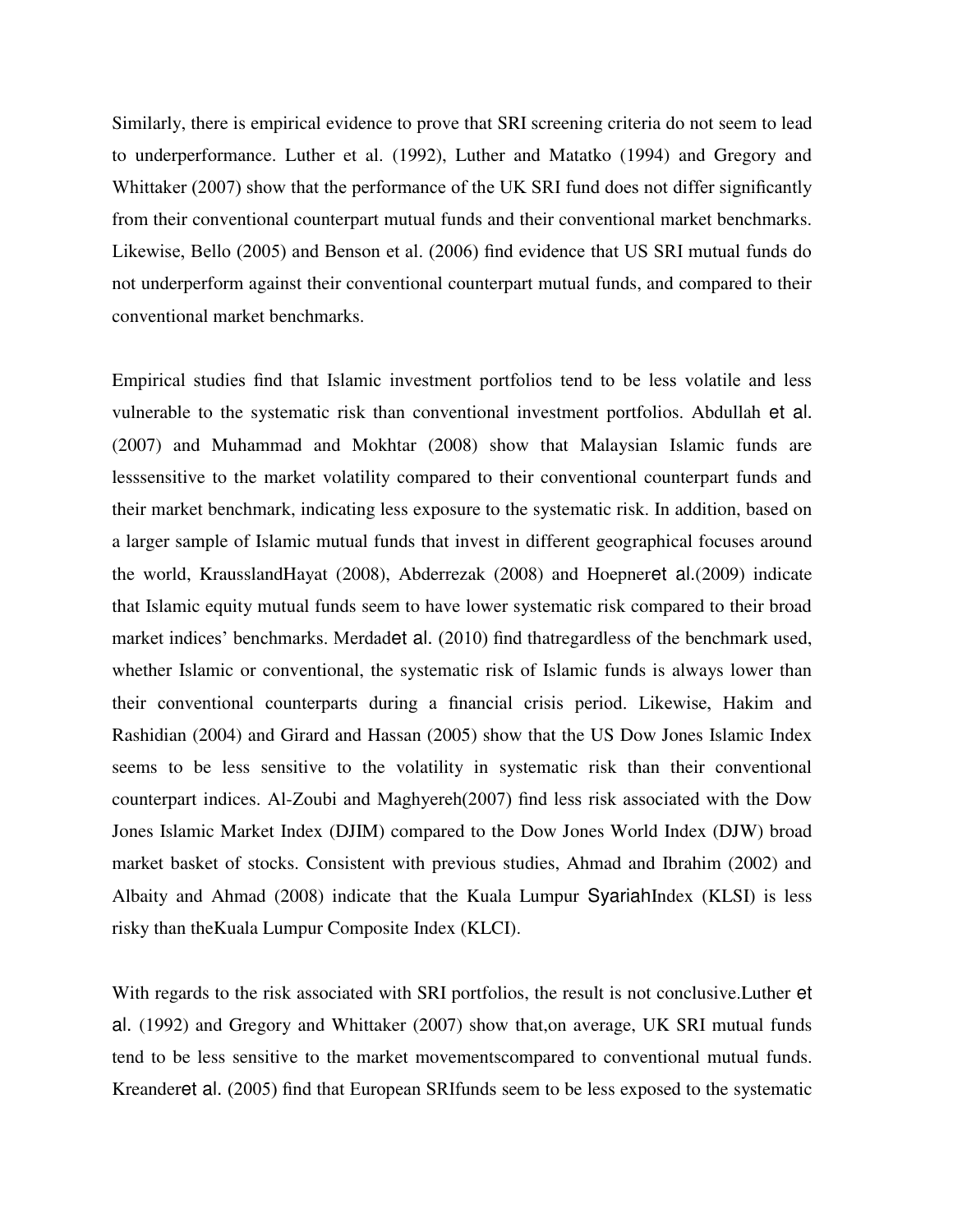risk, compared to their conventionalcounterparts. Confirming previous studies Bauer et al. (2005), find that SRI funds in theUSA, the UK and Germany seem to be less exposed to the systematic risk compared totheir conventional counterparts.

Most of previous studies find that Sharia and SRI screening processes tend to influencethe investment style of the investment portfolios compared to their unrestricted conventional counterparts. Girard and Hassan (2005, 2008) and Abderrezak (2008) show that Islamic investment portfolios seem to be more exposed to small and growth companies. Studies by Forte and Miglietta (2007) and Kraussl and Hayat (2008) indicate a growth cap bias associated with Islamic indices. Hoepneret al. (2009) find small cap bias associated with Islamic mutual funds but not growth. Hassan et al.(2010) show that Malaysian Islamic mutual funds tend to be small cap oriented compared to their conventional counterparts.

This section briefly reviews the literature on the investment characteristics of the two groups of restricted investment portfolios, SRI and Islamic, as compared to unrestricted conventional investment portfolios. This gives a broad picture about the impact of applying non financial SRI and Sharia screening processes, on the performance, risk and investment style. This is since there is no literature that investigates the impact of incorporating sustainability criteria into the Sharia screening process or that investigates difference in investment characteristics between Islamic and conventional SRI portfolios. This indicates a gap in the literature of Islamic investment portfolios which needs to be filled and hence, the importance of the contribution of the present study.The current lack of research in this area serves as the first motivation for this paper. Also, the Islamic Finance industry has been growing at a steady pace but in order to sustain this growth the industry needs to develop and expand asset classes, which serves as the second motivating factor for this dissertation.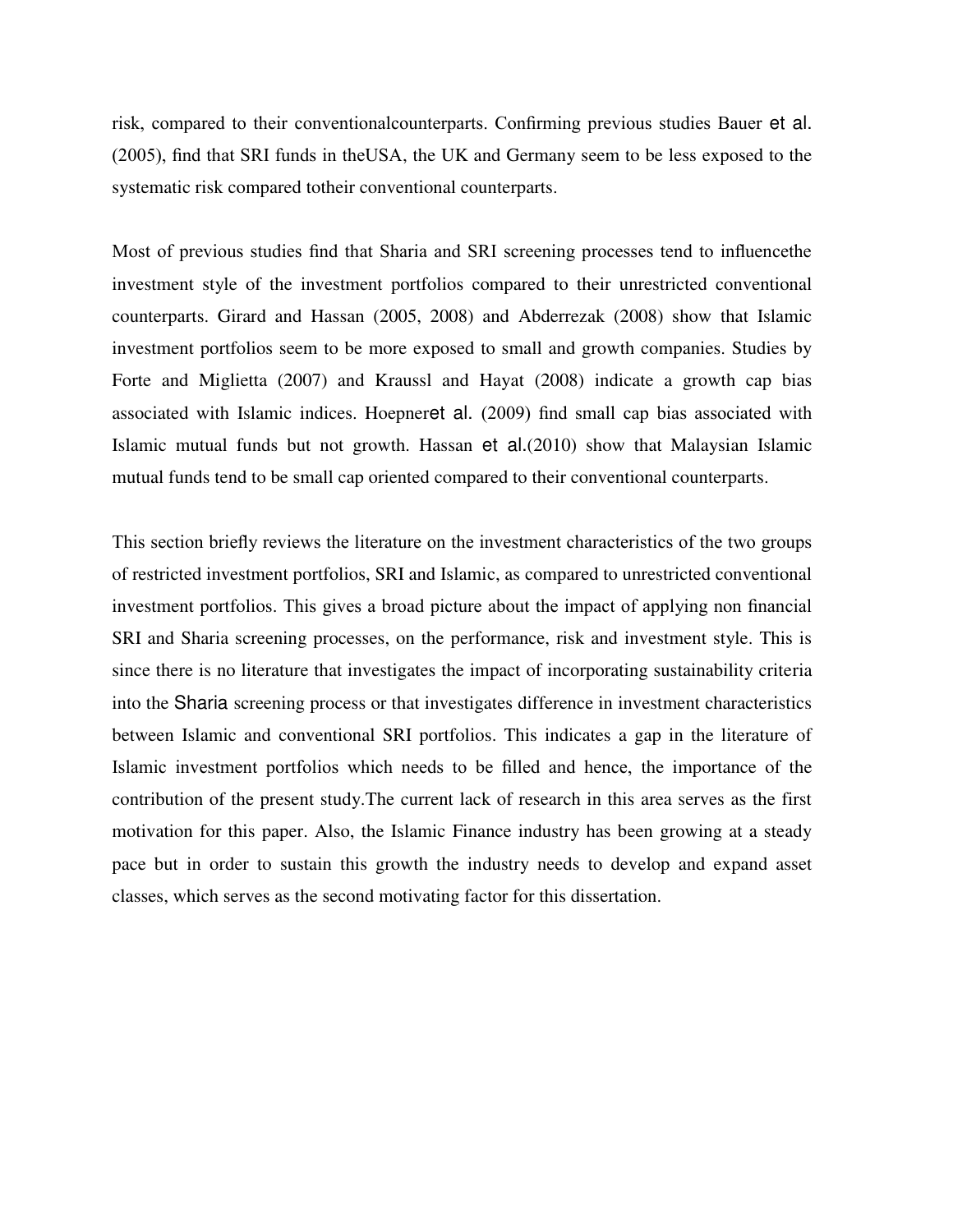# **4. Data and methodology:**

#### **4.1 Data:**

In line with the objective of understanding the relationship between the ethical investment and Islamic Investment, the stock market indices being selected for the types. First, purpose of analysis in this study are categorized into two the ethical investment indices include the Dow Jones Sustainability index and Dow Jones Islamic index. Dow Jones Sustainability index Global and Dow Jones Sustainability index Europesreflects the behavior of the ethical indices. For Islamic indices, Dow Jones Islamic index Global and Dow Jones Islamic Europe are then measured in this study. Daily data from 8-Mar-05 to 16-Sep-14 has been collected from Data Sream. The data set has been divided into two parts: one is entire period and another is from July 2007 to August 2008 for crisis period.

#### **4.2 Autoregressive Distributed Lag Approach (Long run Analysis):**

ARDL model was introduced by [Presaran et al. \(2001\)](http://onlinelibrary.wiley.com/doi/10.1002/jae.616/full) in order to incorporate I(0) and I(1) variables in same estimation so if your variables are stationary I(0) then OLS is appropriate and if all are non-stationary I(1) then it is advisable to do VECM (Johanson Approach) as it is much simple model. In this study, An Autoregressive Distributed Lag (ARDL) approach as introduced as introduced by Pesaran (et.al 1996) is adopted to explore the long run relationship between the ethical investment and Shraiah compliant investment.

A dynamic error correction model (ECM) can be derived from the ARDL through simple linear transactions (Benarjee et al. 1993). The ECM integrates the short run dynamics with long run equilibrium, without losing the long run information. Once the long run relationship has been demonstrated, the second stages of the analysis involves the estimation of the long run coefficients (after selecting the optimum order of the variables through AIC or SBC criteria) and then estimate the associated error correction model in order to estimate the adjustment coefficients of the error-correction term. Since the data are daily, we choose five for the maximum order of the lags in ARDL model. The error correction version of the ARDL  $(5, 5, 5, 5, 5)$  that we have estimated is as follows: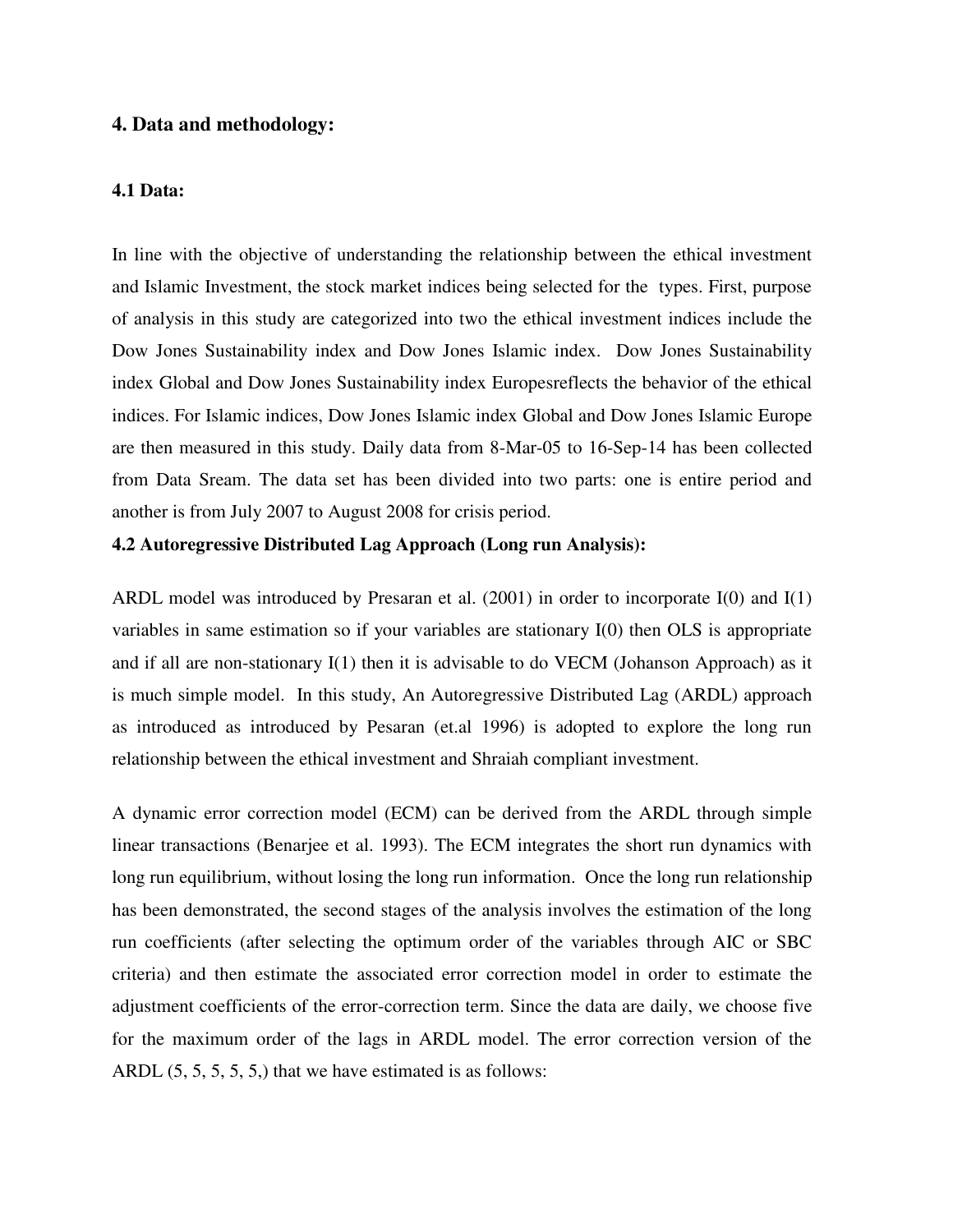$$
dDJIW_{t} = a_{0} \sum_{i=1}^{5} b_{i} dDJIW_{t-i} + \sum_{i=1}^{5} c_{i} dLDJIEU_{t-i} + \sum_{i=1}^{5} d_{i} dDSSW_{t-i} + \sum_{i=1}^{5} d_{i} DJSEU_{t-i} \sum_{i=1}^{5} d_{i} dGOLD_{t-i} + \delta_{1} LDJIW_{t-i} + \delta_{2} LDJIEU_{t-i} + \delta_{3} LDJSW)_{t-1} + \delta_{4} LDJSEU_{t-1} + \delta_{5} LGOLD_{t-1} + u_{t} \dots \dots \dots \dots (i)
$$

$$
dDJIEU_{t} = a_{0} \sum_{i=1}^{5} b_{i} dDJIW_{t-i} + \sum_{i=1}^{5} c_{i} dLDJIEU_{t-i} + \sum_{i=1}^{5} d_{i} dDJSW_{t-i} + \sum_{i=1}^{5} d_{i} DJSEU_{t-i} \sum_{i=1}^{5} d_{i} dGOLD_{t-i} + \delta_{1} LDJIW_{t-i} + \delta_{2} LDJIEU_{t-i} + \delta_{3} LDJSW_{t-1} + \delta_{4} LDJSEU_{t-1} + \delta_{5} LGOLD_{t-1} + u_{t} \dots \dots \dots \dots \dots (ii)
$$

......................( ) 1 2 3 1 4 1 5 1 5 1 5 1 5 1 5 1 5 1 0 *DJIW DJIEU DJSW DJSEU GOLD iii dDJSW a b dDJIW c dLDJIEU d dDJSW d DJSEU d dGOLD ut it it t t t t i i i it i it i i i t i it i it i it* 

$$
dDJSEU_{t} = a_{0} \sum_{i=1}^{5} b_{i} dDJIW_{t-i} + \sum_{i=1}^{5} c_{i} dLDIEEU_{t-i} + \sum_{i=1}^{5} d_{i} dDJSW_{t-i} + \sum_{i=1}^{5} d_{i} DJSEU_{t-i} \sum_{i=1}^{5} d_{i} dGOLD_{t-i}
$$

$$
+ \delta_{1t} LDIIW_{t-i} + \delta_{2} LDIEEU_{t-i} + \delta_{3} LDJSW_{t-1} + \delta_{4} LDJSEU_{t-1} + \delta_{5} LGOLD_{t-1} + u_{t} \dots \dots \dots (iv)
$$

$$
dGOLD_{t} = a_{0} \sum_{i=1}^{5} b_{i} dDJIW_{t-i} + \sum_{i=1}^{5} c_{i} dLDJIEU_{t-i} + \sum_{i=1}^{5} d_{i} dDJSW_{t-i} + \sum_{i=1}^{5} d_{i} DJSEU_{t-i} \sum_{i=1}^{5} d_{i} dGOLD_{t-i} + \delta_{1} LDJIW_{t-i} + \delta_{2} LDJIEU_{t-i} + \delta_{3} LDJSW_{t-1} + \delta_{4} LDJSEU_{t-1} + \delta_{5} LGOLD_{t-1} + u_{t} \dots \dots \dots \dots (v)
$$

Existence of a longrun relationship Non existence of the longrun relationship  $H_1: \delta_1 \neq \delta_2 \neq \delta_3 \neq$  $H_0: \delta_1 = \delta_2 = \delta_3 =$ 

Here indexes are as follows:

DJIW= Dow Jones Islamic Index world

DJIEU= Dow Jones Islamic Europe

DSW= Dow Jones Sustainability index world

DJSEU= Dow Jones Sustainability index Europe

GOLD= Gold price per ounce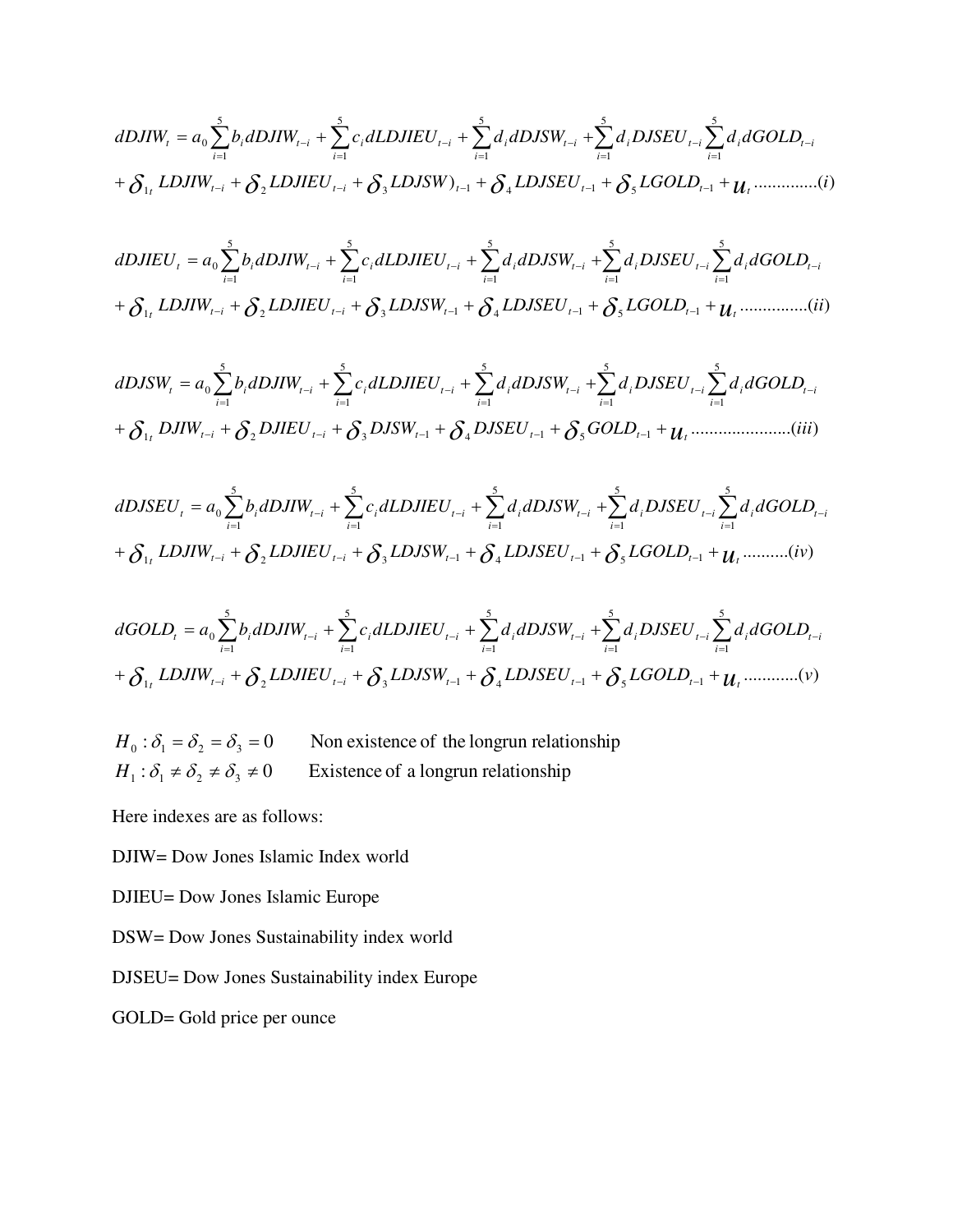# **5. Empirical result and discussions:**

#### **5.1 Descriptive statistics:**

To analyze the result of the study, first it is useful to comment on some preliminary features of our data. Table 1 shows descriptive statistics for the SRI indexes, socially responsible invest indexes and GOLD profitability. The mean of all other independent variables are also positive. Form the volatility perspective from the Table-2, it can be said that both of the Shariah compliant funds are least risky in comparing the SRI funds.

| Variable $(s)$ :             | <b>LGOLD</b> | <b>LISEU</b> | <b>LISW</b> | <b>LSIEU</b> | <b>LSIW</b> |
|------------------------------|--------------|--------------|-------------|--------------|-------------|
| Maximum:                     | 7.5478       | 8.1699       | 7.988       | 5.3549       | 7.2901      |
| Minimum:                     | 6.0309       | 7.3083       | 7.0877      | 4.2718       | 6.3399      |
| Mean:                        | 6.9272       | 7.8792       | 7.6428      | 4.9566       | 6.9757      |
| Std. Deviation:              | 0.39879      | 0.14789      | 0.1126      | 0.19916      | 0.16732     |
| Skewness:                    | $-0.50804$   | $-0.5471$    | $-0.43659$  | $-0.2473$    | $-0.64819$  |
| Kurtosis $-3$ :              | $-0.80959$   | 0.028825     | 0.093306    | $-0.03581$   | 0.64792     |
| Coef of Variation            | 0.057569     | 0.021308     | 0.022583    | 0.040181     | 0.023987    |
| Table 2: Descriptive studies |              |              |             |              |             |

Descriptive statistics:

Correlation matrix:

|              | <b>LGOLD</b> | <b>LISEU</b> | <b>LISW</b> | <b>LSIEU</b> | <b>LSIW</b> |
|--------------|--------------|--------------|-------------|--------------|-------------|
| LGOLD        |              | 0.1599       | 0.42687     | $-0.319$     | $-0.13094$  |
|              |              |              |             |              |             |
| <b>LISEU</b> | 0.1599       |              | 0.92598     | 0.86102      | 0.94659     |
|              |              |              |             |              |             |
| <b>LISW</b>  | 0.42687      | 0.12598      |             | 0.63469      | 0.80044     |
|              |              |              |             |              |             |
| <b>LSIEU</b> | $-0.319$     | 0.86102      | 0.13469     |              | 0.96863     |
|              |              |              |             |              |             |
| <b>LSIW</b>  | $-0.13094$   | 0.94659      | 0.80044     | 0.96863      |             |

Table 3: correlation matrix

In Table-3, it can be seen that the correlation between the SRI fund and the Shraih complaint funds are not significantly positive. It can also be seen that there are negative between Gold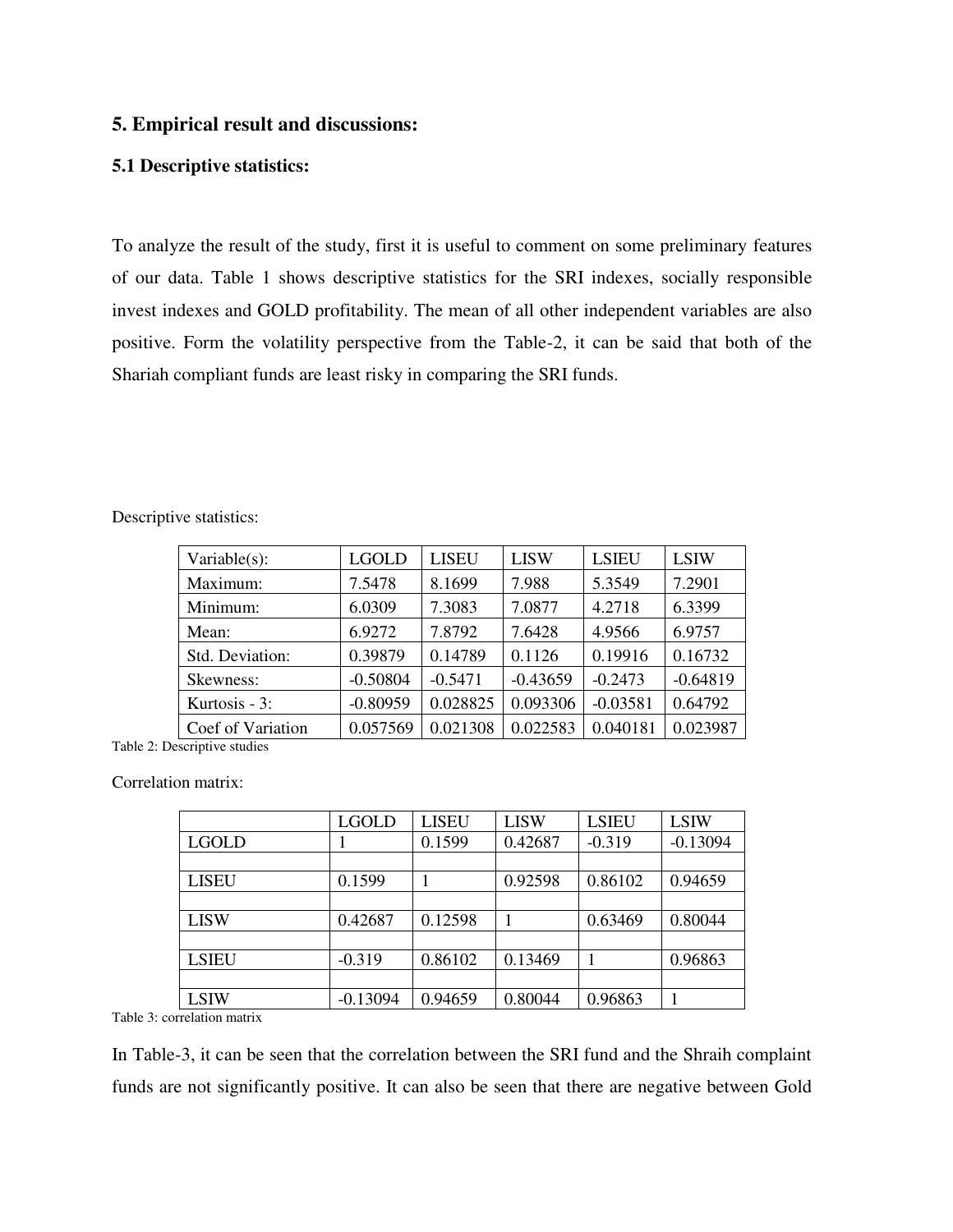and the SRI funds and the he Shariah complaint funds. So, it could be said that there is a possibility to diversify portfolio investment.

#### **5.2 Unit Root Test:**

5.2.1 ADF test:

Most financial time series are non-stationary which implies they do not have a constant mean, variance and covariance. Performing ordinary regression on non-stationary variables will give misleading results as the statistical test such as t-ratios and F statistics are statistically not valid. The differenced form will make the variables stationary but performing ordinary regression on the differenced variable will not capture the long term trend or the theoretical part in the estimation. In order for the co-integration test to be valid, the variables have to be unit root. The unit root test is performed by using Augmented Dickey Fuller test, Phillips-Perron (PP) test, and KPSS test. The following tables are the results in log and 1<sup>st</sup> differenced form by using ADF test:

|      | <b>Variable</b> | <b>ADF</b>   | <b>Value</b> | <b>T-Stat</b> | C.V       | <b>Result</b>  |
|------|-----------------|--------------|--------------|---------------|-----------|----------------|
|      | <b>LSIEU</b>    | $ADF(1)=AIC$ | 7219.5       | $-1.9251$     | $-3.4894$ | Non-stationary |
|      |                 |              |              |               |           |                |
|      |                 | $ADF(1)=SBC$ | 7207.7       | $-1.9251$     | $-3.4894$ | Non-stationary |
|      | <b>LSIW</b>     | $ADF(1)=AIC$ | 7855.1       | $-1.9715$     | $-3.4894$ | Non-stationary |
|      |                 | $ADF(1)=SBC$ | 7843.4       | $-1.9715$     | $-3.4894$ | Non-stationary |
| Log  | <b>LISEU</b>    | $ADF(1)=AIC$ | 7351.5       | $-2.3118$     | $-3.4894$ | Non-stationary |
| Form |                 | $ADF(1)=SBC$ | 7339.8       | $-2.3118$     | $-3.4894$ | Non-stationary |
|      | <b>LISW</b>     | $ADF(1)=AIC$ | 8165.1       | $-2.1478$     | $-3.4894$ | Non-stationary |
|      |                 | $ADF(1)=SBC$ | 8153.3       | $-2.1478$     | $-3.4894$ | Non-stationary |
|      | <b>LGOLD</b>    | $ADF(1)=AIC$ | 7263.3       | $-1.1273$     | $-3.4894$ | Non-stationary |
|      |                 | $ADF(1)=SBC$ | 7251.6       | $-1.1273$     | $-3.4894$ | Non-stationary |

Table 4: ADF test at level form

|  | --<br>-<br>$ -$<br>. | Н<br> | alue | m<br>$\sim$<br>-- | ---<br>-<br>$\ddot{\phantom{0}}$ | וננסס'<br>____ |
|--|----------------------|-------|------|-------------------|----------------------------------|----------------|
|--|----------------------|-------|------|-------------------|----------------------------------|----------------|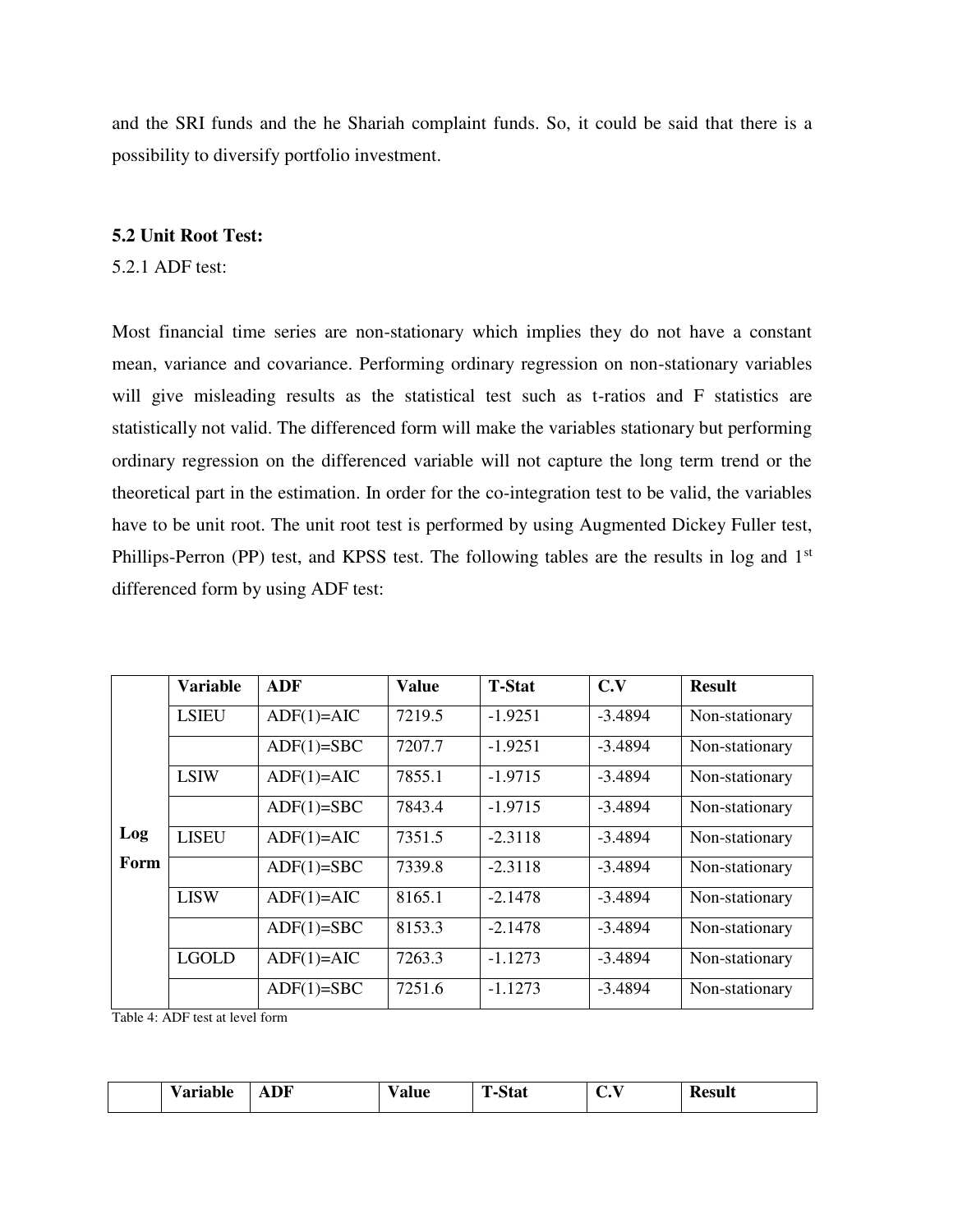|                 | <b>DSIEU</b> | $ADF(1)=AIC$ | 7220.0 | $-37.6680$ | $-2.8718$ | Stationary |
|-----------------|--------------|--------------|--------|------------|-----------|------------|
|                 |              | $ADF(1)=SBC$ | 7211.2 | $-37.6680$ | $-2.8718$ | Stationary |
|                 | <b>DSIW</b>  | $ADF(1)=AIC$ | 7859.4 | $-36.4293$ | $-2.8718$ | Stationary |
|                 |              | $ADF(1)=SBC$ | 7850.6 | $-36.4293$ | $-2.8718$ | Stationary |
| 1 <sup>ST</sup> | <b>DISEU</b> | $ADF(1)=AIC$ | 7351.3 | $-37.6487$ | $-2.8718$ | Stationary |
| diff.           |              | $ADF(1)=SBC$ | 7342.5 | $-37.6487$ | $-2.8718$ | Stationary |
| Form            | <b>DISW</b>  | $ADF(1)=AIC$ | 8170.3 | $-36.4538$ | $-2.8718$ | Stationary |
|                 |              | $ADF(1)=SBC$ | 8161.5 | $-36.4538$ | $-2.8718$ | Stationary |
|                 | <b>DGOLD</b> | $ADF(1)=AIC$ | 7262.1 | $-36.4244$ | $-2.8718$ | Stationary |
|                 |              | $ADF(1)=SBC$ | 7253.4 | $-36.4244$ | $-2.8718$ | Stationary |

Table 5: ADF test at 1<sup>st</sup> Difference form

Based on the AIC and SBC criteria, the variables used are non-stationary at their level form but stationary at their first difference form. Hence the variables are type I(1) and co integration test is possible for these type of variables.

# 5.1.2 Phillips-Perron(PP) test and KPSS Test:

We also perform the unit root test using another alternative which is called the Phillips-Peron test and KPSS Test. Phillip-Peron adjusts for both autocorrelation and heteroscedasticity while ADF adjusts for only autocorrelation. The following table summarises the results of Phillip-Peron test and KPSS:

| <b>PP</b>        |                      |           | <b>KPSS</b>   |                  |                         |        |               |
|------------------|----------------------|-----------|---------------|------------------|-------------------------|--------|---------------|
| <b>Variables</b> | <b>T</b> -statistics | C.V       | <b>Result</b> | <b>Variables</b> | <b>T-</b><br>statistics | C.V    | <b>Result</b> |
|                  |                      |           | Non           |                  |                         |        | Non           |
| <b>LSIEU</b>     | $-2.1623$            | $-3.4529$ | stationary    | <b>LSIEU</b>     | .24887                  | .15025 | stationary    |
| <b>DSIEU</b>     | $-52.125$            | $-2.8551$ | stationary    | <b>DSIEU</b>     | .066396                 | .38185 | stationary    |
| <b>LSIW</b>      |                      |           | Non           | <b>LSIW</b>      |                         |        | Non           |
|                  | $-2.1028$            | $-3.4529$ | stationary    |                  | .26494                  | .15025 | stationary    |
| <b>DSIW</b>      | $-46.1587$           | $-3.4529$ | stationary    | <b>DSIW</b>      | .067206                 | .38185 | stationary    |
| <b>LISEU</b>     |                      |           | Non           | <b>LISEU</b>     |                         |        | Non           |
|                  | $-2.5109$            | $-3.4529$ | stationary    |                  | .19788                  | .15025 | stationary    |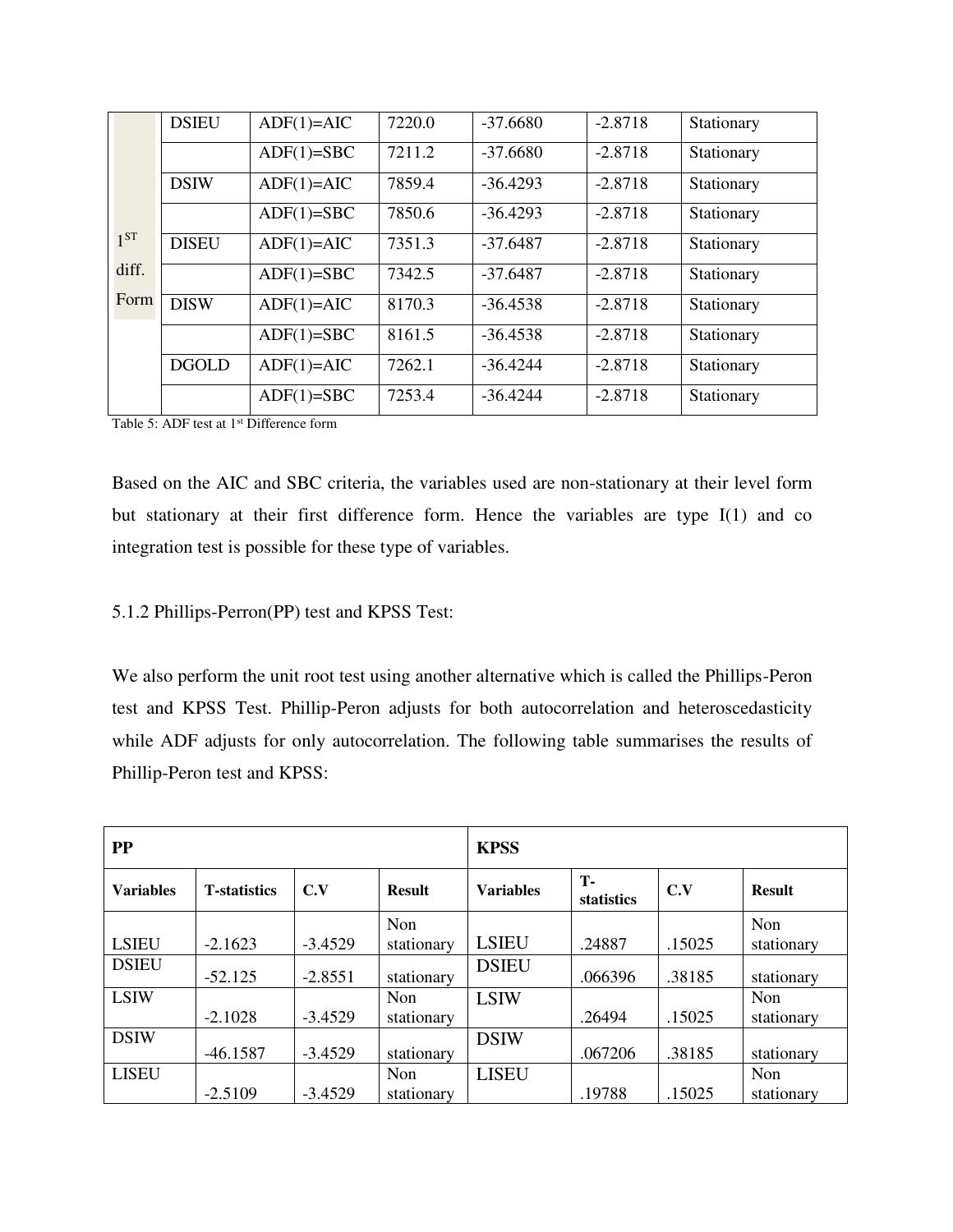| <b>DISEU</b> | $-52.0683$ | $-3.4529$ | stationary | <b>DISEU</b> | .051656 | .38185 | stationary |
|--------------|------------|-----------|------------|--------------|---------|--------|------------|
| <b>LISW</b>  |            |           | Non        | <b>LISW</b>  |         |        | Non        |
|              | $-2.2648$  | $-3.4529$ | stationary |              | .24787  | .15025 | stationary |
| <b>DISW</b>  | $-45.5037$ | $-3.4529$ | stationary | <b>DISW</b>  | .061432 | .38185 | stationary |
| <b>LGOLD</b> |            |           | Non        | <b>LGOLD</b> |         |        | Non        |
|              | $-0.73820$ | $-3.4529$ | stationary |              | .48511  | .15025 | stationary |
| <b>DGOLD</b> |            |           |            | <b>DGOLD</b> |         |        | <b>Non</b> |
|              | $-53.266$  | $-3.4529$ | stationary |              | .52987  | .38185 | stationary |

Table 6: PP and KPSS test for Unit root

As it can be seen that all the variables becomes stationary after taking  $1<sup>st</sup>$  differenced except the GOLD variable. KPSS shows the GOLD variable still remain non stationary even after taking  $1<sup>st</sup>$  differenced. This is why, this study continues with the ARDL model where it estimate model irrespective of whether the regressors are I(0) or I(1).

#### **5.2 VAR order:**

Since the selection of the lag length is important in estimating the ARDL regression, the test runs over 6 lag length of 1, 2, 3, 4, 5 and 6 to determine the optimal lag length. However, lag length determined by SBC and AIC produced contradictory results. SBC suggests lag length of 1, while 5 lag lengths are suggested by AIC. Based on an Adjusted LR Test in Table 7, lag length of 5 has been determined. The log likelihood value is  $47303.8170.99$ , (Probability = 0.06), thus we can proceed to the next step with lag 5 in this study.

| Order          | LL      | AIC.    | <b>SBC</b> | LR test                    | Adj. LR test   |
|----------------|---------|---------|------------|----------------------------|----------------|
| 6              | 47324.1 | 47169.1 | 46718.2    |                            |                |
|                | 47303.8 | 47173.8 | 46795.7    | CHSQ(25)= $40.5191[.026]$  | 40.0136[.069]  |
| $\overline{4}$ | 47264.9 | 47159.9 | 46854.4    | $CHSQ(50)=118.4124[.000]$  | 116.9353[.000] |
|                | 47236.3 | 47156.3 | 46923.5    | $CHSQ(75)=175.6576[.000]$  | 173.4663[.000] |
|                | 47205.7 | 47150.7 | 46990.7    | $CHSQ(100)=236.8747[.000]$ | 233.9197[.000] |
|                | 47141.9 | 47111.9 | 47024.7    | $CHSQ(125)=364.3003[.000]$ | 359.7557[.000] |
|                | 46564.6 | 46559.6 | 46545      | $CHSO(150)= 1519.1[.000]$  | 1500.1[.000]   |

Table 7: VAR order

AIC = Akaike Information Criterion SBC = Schwarz Bayesian Criterion

#### **5.3: F-Test for long-run relation:**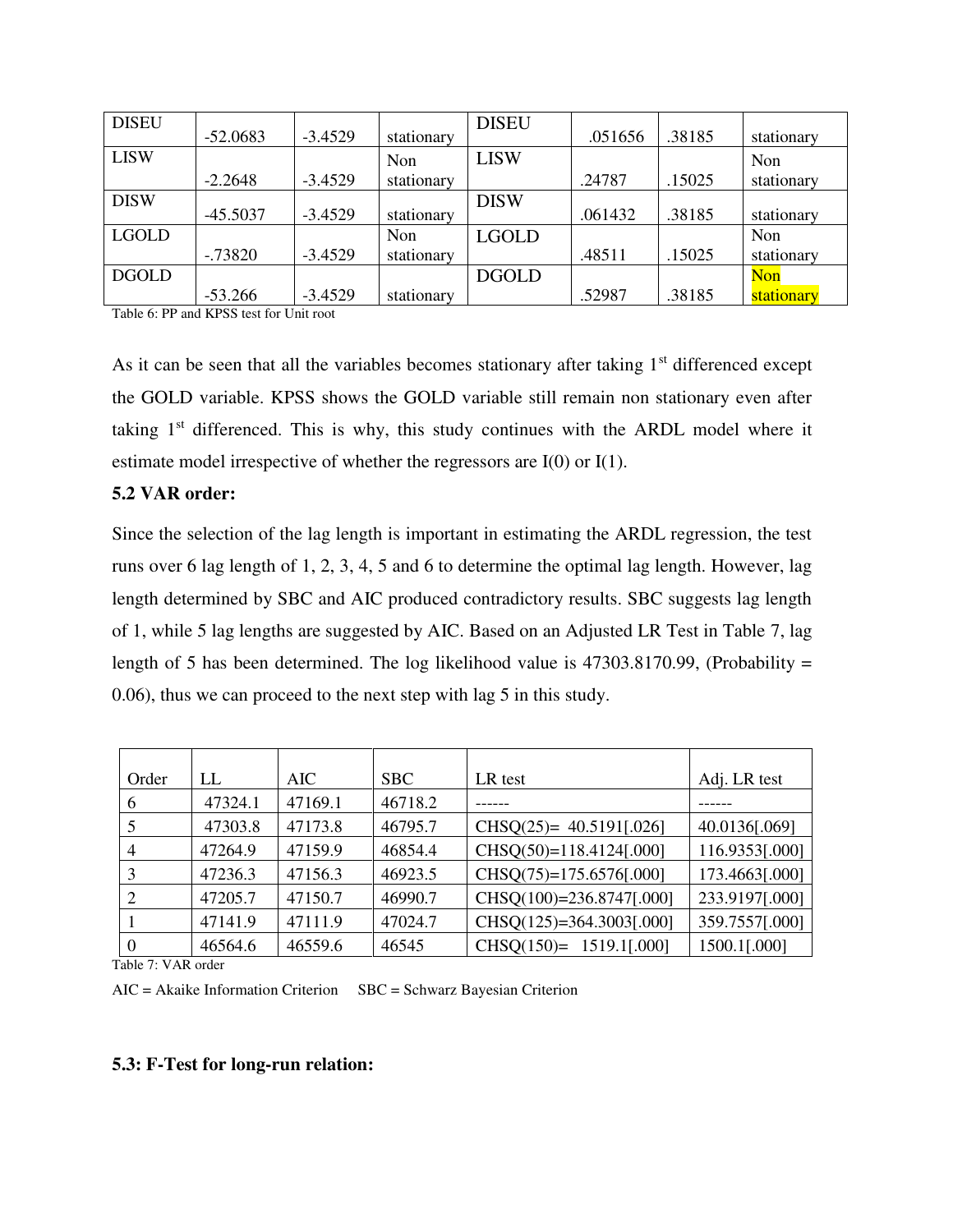In the ARDL procedure involves two stages. At the 1st stage the existence of the longrunrelation between the variables under investigation is tested by computing the F-statistic for testing the significance of the lagged levels of the variables in the error correction form of the underlying ARDL model. However, the (asymptotic) distribution of this F-statistic is nonstandard, irrespective of whether the regressors areI(0) or I(1).

Pesaran, Shin, and Smith (1996) have tabulated the appropriate critical values for different numbers of regressors (k), and determined whether the ARDL model contains an intercept and/or trend. They give two sets of critical values: one set assuming that all the variables in the ARDL model are I(1), and another computed assuming all the variables are I(0). For each application, this provides a band covering all the possible classifications of the variables into I(0) and I(1), or even fractionally integrated ones. If the computed F-statistic falls outside this band a conclusive decision can be made without needing to know whether the underlying variables are I(0) or I(1), or fractionally integrated. If the computed statistic falls within the critical value band the result of the inference is inconclusive and depends on whether the underlying variables are  $I(0)$  or  $I(1)$ . It is at this stage in the analysis that the investigator may have to carry out unit roots tests on the variables.

|                                  | <b>Computed F-Statistics</b> | <b>Decision</b>  |
|----------------------------------|------------------------------|------------------|
| F(DISW/DSIW,DISEU.DSIEU,DGOLD    | $4.0071**$                   | Cointegration    |
| F(DSIW/DISW,DISEU.DSIEU,DGOLD    | $5.0799***$                  | Cointegration    |
| F(DISEU/ DISW,DSIW,DSIEU,DGOLD   | 5.9348***                    | Cointegration    |
| F(DSIEU/ DSIW, DISEU.DISW, DGOLD | 5.1299***                    | Cointegration    |
| F(DGOLD/DISW, DSIW, DISEU.DSIEU  | 1.1733                       | No-Cointegration |
| F-Critical value                 | Upper bounds: 2.649          |                  |
|                                  | Lower bounds: 3.805          |                  |
| 5% level of significance         |                              |                  |

Table 8: F-Statistics for Testing the Existence of Long-Run Relationship

Table 6 shows the calculated F-statistics are higher than the upper bound critical value 3.805 at the 5% significance level. This implies that the null hypothesis of no cointegrating longrun relationship can be rejected. These results reveal that a long-run relationship exists between the socially responsible investment, Islamic investment indices and Gold. The evidence of long run relationship rules out the possibility of any spurious relationship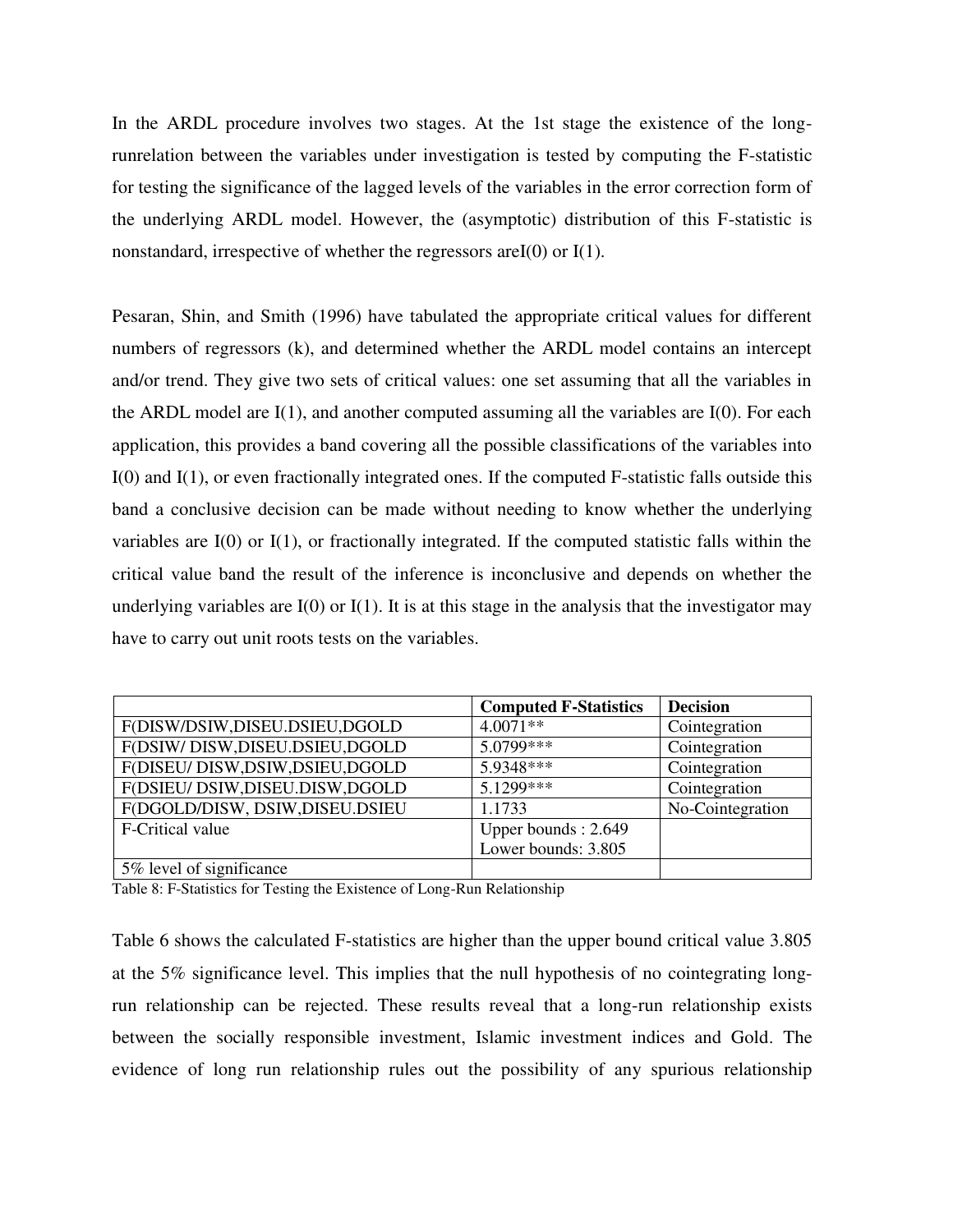existing between the variables. In other words, there is a theoretical relationship existing between the variables

#### **5.4 ResultsofEstimatedLong-RunCoefficientsusingthe ARDL Approach:**

After finding the F-test significant, the next step involves estimating (1) to (4) using appropriate lag-length selection criteria based on the Akaike Information Criterion (AIC) and SBC. Both of the estimations are summarized in Table-2. The sample period is divided into entire period and crisis period. Both the result AIC and SBC suggest that there is significant long run relationship between the sharia compliant indices and socially responsible indices.

| <b>Entire Period</b> |                |                |                |                |               |
|----------------------|----------------|----------------|----------------|----------------|---------------|
|                      |                |                |                |                |               |
|                      | <b>Model 1</b> | <b>Model 2</b> | <b>Model 3</b> | <b>Model 4</b> | Model 5       |
|                      | Gold           | <b>LSIEU</b>   | <b>LISEU</b>   | <b>LISW</b>    | <b>LSIW</b>   |
| $\mathcal{C}$        | 3.9481         | $-2.2201***$   | 2.9026**       | $-3.2138***$   | 1.4204***     |
|                      |                |                |                |                |               |
| <b>LSIEU</b>         | $-2.0058$      |                | 1.2566         | $-1.4267***$   | $.62812***$   |
| <b>LISEU</b>         | 1.4824         | .27028*        |                | 0.32954        | $-.079367$    |
| <b>LISW</b>          | $-.23100$      | $-.58599***$   | .65819**       |                | .42520***     |
| <b>LSIW</b>          | .45661         | $1.3621***$    | $-0.98793**$   | $2.1460***$    |               |
| Gold                 |                | .0037803       | .087846**      | .053732        | $-0.026722**$ |
|                      |                |                |                |                |               |
| <b>Crisis Period</b> |                |                |                |                |               |
|                      | <b>Model 1</b> | <b>Model 2</b> | <b>Model 3</b> | <b>Model 4</b> | Model 5       |
|                      | Gold           | <b>LSIEU</b>   | <b>LISEU</b>   | <b>LISW</b>    | <b>LSIW</b>   |
| $\mathcal{C}$        | $-37.8220$     | $-2.0227***$   | 1.6548**       | $-1.2747**$    | 1.3568***     |
| <b>LSIEU</b>         | $-20.2321$     |                | .99195***      | $-71343***$    | .64259***     |
| <b>LISEU</b>         | 1.4429         | .60413         |                | .58481***      | $-.31511**$   |
| <b>LISW</b>          | $-9.9769$      | $-1.0675***$   | $1.3776***$    |                | $.67513***$   |
| <b>LSIW</b>          | 30.0933        | 1.4584***      | $-1.3221***$   | 1.0915***      |               |
| Gold                 |                | .025526***     | .0084827       | .028654        | $-0.033266*$  |

 **Long-run ARDL Model Estimation using AIC:** 

Table 9: Long-run ARDL Model Estimation using AIC

# **Long-run ARDL Model Estimation using SBC**

| <b>Entire Period</b> |                        |                  |                         |                        |                        |
|----------------------|------------------------|------------------|-------------------------|------------------------|------------------------|
|                      | <b>Model 1</b><br>Gold | Model 2<br>LSIEU | <b>Model 3</b><br>LISEU | <b>Model 4</b><br>LISW | Model 5<br><b>LSIW</b> |
|                      | $-1.1194$              | $-2.2363***$     | $2.9873**$              | $-3.2307***$           | $1.4657***$            |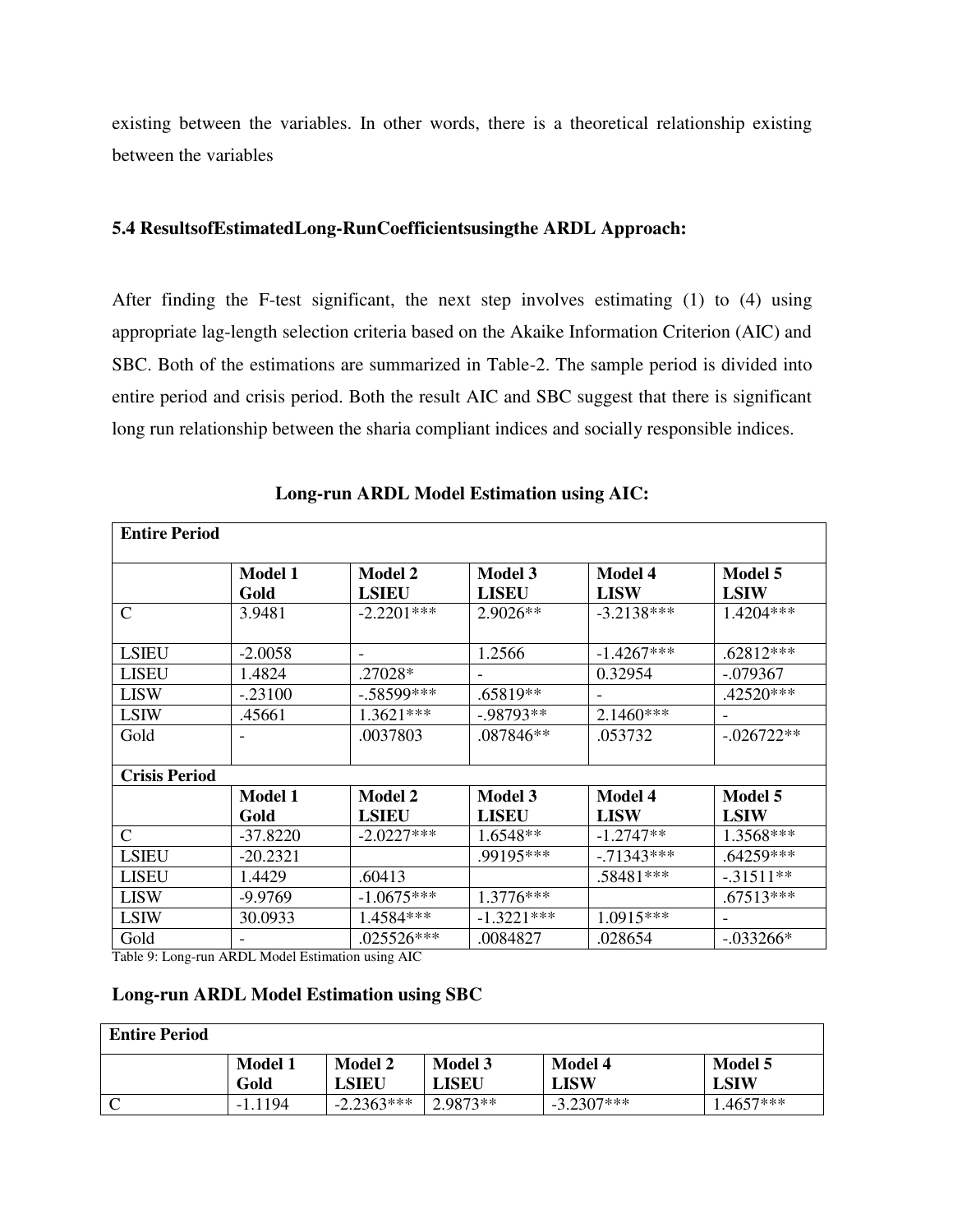| <b>LSIEU</b>         | $-4.2565$      |                | 1.2812**       | $-1.3996***$   | .63930***      |
|----------------------|----------------|----------------|----------------|----------------|----------------|
| <b>LISEU</b>         | .99191         | .25694*        |                | .38854*        | $-10391$       |
| <b>LISW</b>          | $-1.0144$      | $-.60394***$   | $.71561**$     |                | .43622***      |
| <b>LSIW</b>          | 4.1965         | 1.3934 ***     | $-1.0702*$     | $2.0662***$    |                |
| Gold                 |                | .0095242       | .077613**      | .049681        | $-0.025485**$  |
| <b>Crisis Period</b> |                |                |                |                |                |
|                      | <b>Model 1</b> | <b>Model 2</b> | <b>Model 3</b> | <b>Model 4</b> | <b>Model 5</b> |
|                      |                |                |                |                |                |
|                      | Gold           | <b>LSIEU</b>   | <b>LISEU</b>   | <b>LISW</b>    | <b>LSIW</b>    |
| $\mathcal{C}$        | $-37.8220$     | $-2.0014$      | 1.8323***      | $-1.4115$      | 1.3480*        |
| <b>LSIEU</b>         | $-20.2321$     |                | 1.0686***      | $-.78104***$   | .64881         |
| <b>LISEU</b>         | 1.4429         | $.62304***$    |                | $.59521***$    | $-.35087$      |
| <b>LISW</b>          | $-9.9769$      | $-1.0635***$   | 1.3877***      |                | .70654         |
| <b>LSIW</b>          | 30.0933        | 1.4366***      | $-1.4162***$   | 1.1566***      | $-.029990*$    |

Table 10: Long-run ARDL Model Estimation using SBC

In this study, the whole sample has been divided in to the Entire period and during the Crisis periods to find the portfolio diversification benefit between the Islamic funds and ethical funds. There are five models have been estimated for both the entire period and the crisis period.

Firstly, it has been found in model-1 that there is no long run relationship between Gold and the socially responsible investment indices and Islamic indices. It means that for gold investors, there is no suitable portfolio investment exists for diversifications. The trend remain same at the crisis period as well meaning that there is no portfolio diversification benefit exists among Gold, ethical investment and Islamic funds.

In model-2, it has been found that The Dow Jones sustainability index for European market is negatively and statistically significant Dow Islamic world index with the correlation coefficient -0.58. It is very important to highlight that a negative correlation between two funds meaning possibility of substantial diversification benefits for an investor who holds both the socially responsible investment and Shariah complaint investment. It has been also found that both Dow Jones Islamic Europe and Dow Jones Sustainability world index is positive and statistically significant relationship Dow Jones sustaiablity index European market. Although the correlation between Dow Jone sustainability index Europe has zero correlation with Gold investment but it has no statistical significance. It means that the investors in European market can diversify their risk only by investing in the Dow Jones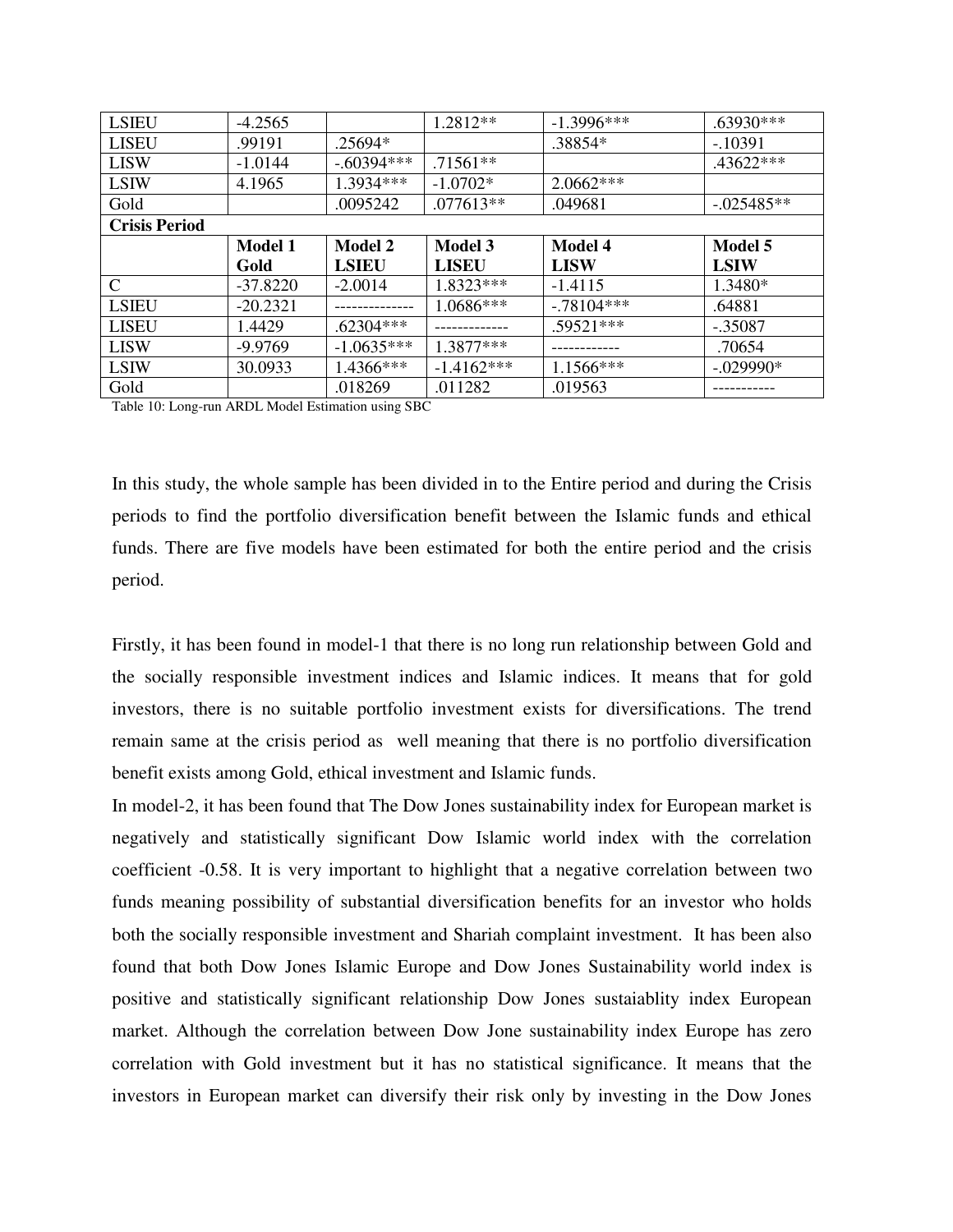world market. Although, the overall trend remains same however, when sample is divided into crisis period, some interesting observations can be made. In crisis period, it has been found that found that the Dow Jones sustainability index for European market is negatively and statistically significant Dow Islamic world index with the correlation coefficient -1.0675 which is statistically significant at 1% level of significance meaning that a substantial diversification benefits exists for an investor who holds both the socially responsible investment and Shariah complaint investment during Crisis period.

In model-3, Dow Jones Islamic European market is negative and significantly correlated with Dow Jones sustainability world index with 0.98. From the context of the portfolio, model-3 confirms that consistently, the Dow Jones Islamic European market are less correlated with Dow Jones sustainability world index and suggests investors are better off by investing in these markets to gain portfolio diversification benefits. During the crisis period, it has been found more interestingly that Dow Jones Islamic European market has higher negative correlation (-1.3221) with Dow Jones sustainability world indexwhich is also statistically significant at 1% level. It means the associations between these funds are more useful during the crisis period.

In addition, our results in Model-4, further indicates that even the performance of Dow Jones Islamic Global market is found to be negatively correlated with that of Dow Jones Sustainability European market for the entire sample period. This suggests that a passive investor can get benefit from diversifying between the Dow Jones Islamic Global market and Dow Jones sustainable European markets. The trend remained same both funds at the crisis period as well. It is therefore interesting to note that even though the screening criteria for both shariah compliant and ethical funds differ, they exhibit the same behavior in the long run.

Although, in Model-5, Dow Jones sustainable Global markets, it has interestingly found that none of the alternative assets are negatively and statistically correlated with Dow Jones Sustainable Global markets except Gold. It is important to highlight that a positive correlation between two types of funds means there is no possibility of substantial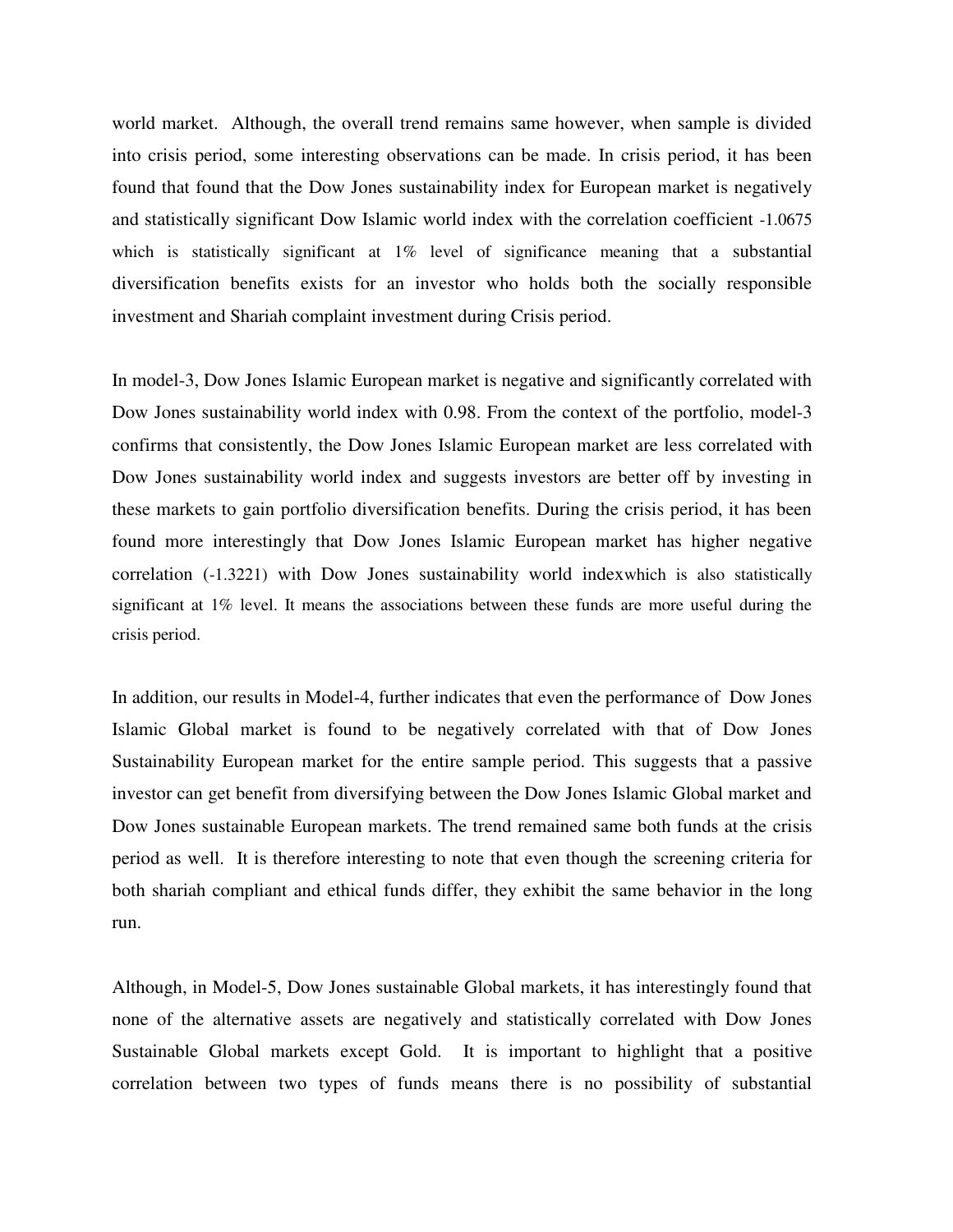diversification benefits for an investors who holds both ethical funds and the Islamic funds. During the crisis period, the model finds an interesting result where it has been found that Dow Jones sustainable Global markets is negatively and statistically correlated with Dow Jones Islamic Global markets during the crisis period.

#### **5.4 Results of error correction models:**

As stated earlier, cointegration tells us that there is a long run relationship between the variables. However, there could be a short-run deviation from the long-run equilibrium. Cointegration does not unfold the process of short-run adjustment to bring about the long-run equilibrium. For understanding that adjustment process we need to go to the error-correction model (Table 8).The error correction coefficient estimated is highly significant all the variables except dGOLD. Since maximum variables have the correct sign and implies a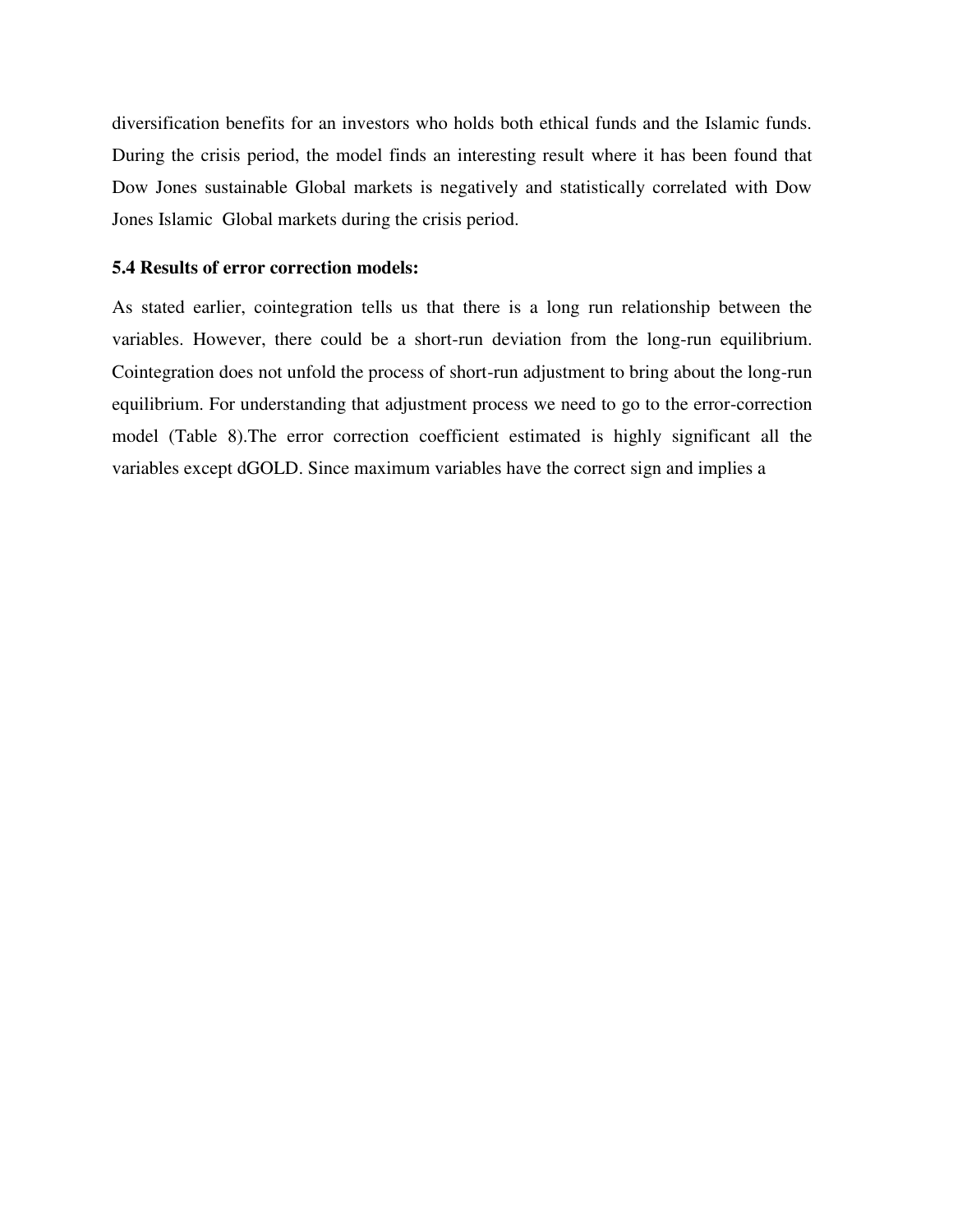|                             | (1)           | (2)            | (3)             | (4)           | (5)            |
|-----------------------------|---------------|----------------|-----------------|---------------|----------------|
| <b>Variable</b>             | dLGOLD        | dLSIEU         | dISEU           | dLISW         | dLSIW          |
| dLISW1                      | $-0.1294$     | $-0.204$       | 0.4066          | $-0.20858$    | $0.021005***$  |
| dLISW2                      | 0.039188      | $-0.04921$     | 0.10037         | $-0.052642$   | $0.021303**$   |
| dLISW3                      | 0.38014**     | $-0.03213$     | 0.10515         | $-0.02248$    | 0.015315***    |
| dLISW4                      |               | $-0.03186$     | 0.050002        | $-0.02392$    | 0.0094034      |
| dLISEU                      | 0.12199**     | 0.40637        |                 | 0.22483       | 0.014256       |
| dLISEU1                     | 0.0062389     | 0.052319***    | $-0.079625$     | 0.12183       | 0.015136       |
| dLISEU2                     | $-0.02056$    | 0.058173       | $-0.13916$      | 0.040832      | 0.015376       |
| dLISEU3                     | $-0.0315$     | $-0.0289$      | $-0.0289$       | $-0.008317$   | 0.011832       |
| dLISEU4                     | $-0.27262***$ | $-0.02478**$   | $-0.02478$      | 0.012775      | 0.0068084**    |
| dLSIEU                      | $-0.42946$    |                | $-0.079625$     | $-0.84601***$ | $0.016269**$   |
| dLSIEU1                     | $-0.10425$    | $-0.15219$     | 0.11086         | $-0.10778**$  | 0.023725       |
| dLSIEU2                     | 0.061087      | $-0.08518$     | 0.099636        | $-0.044583**$ | 0.023522       |
| dLGOLD                      |               | $0.0066*$      | 0.006741        | $-0.0073$     | 0.0037061      |
| dLSIW                       | 0.51795       | $-0.613***$    | $-0.454**$      | 1.6292        | 0.015896       |
| dLSIW1                      | 0.2427        | $-0.20459***$  | 0.4066          | $0.11257**$   | 0.036935       |
| dLSIW2                      | $-0.089078$   | $-0.04921$ *** | 0.10037         | 0.051574*     | 0.036607       |
| dLSIW3                      | $-0.50359$    | $-0.03213***$  | 0.10515         | 0.040861      | 0.020393       |
| $ecm(-1)$                   | $-0.0022$     | $-0.012***$    | $-0.011065*$    | $-0.009**$    | $0.0034201***$ |
| $\chi^2$ Serial Correlation | 1.8778[.171]  | .13390[.714]   | $4.1006$ [.043] | .020811[.885] | .040876[.840]  |
| $\chi^2$ Functionality Form | .33532[.563]  | 2.7953[.095]   | 3.5303 [.060]   | 19.8145[.000] | 16.8264[.000]  |
| $\chi^2(Norm)$              | 2873.7[.000]  | 6110.0[.000]   | 6438.7 [.000]   | 3584.7[.000]  | 2855.1[.000]   |
| $\chi^2$ (Het)              | 3.1480[.076]  | 43.1632[.00]   | 45.8900[.00]    | 91.6315[.000] | 56.1574[.000]  |

Table 11: Error correction models

Slow speed of adjustment to equilibrium after a shock.As it can be seen in model1, there is no short run relation with Gold and other variables except the Dow Jones Islamic Europe. In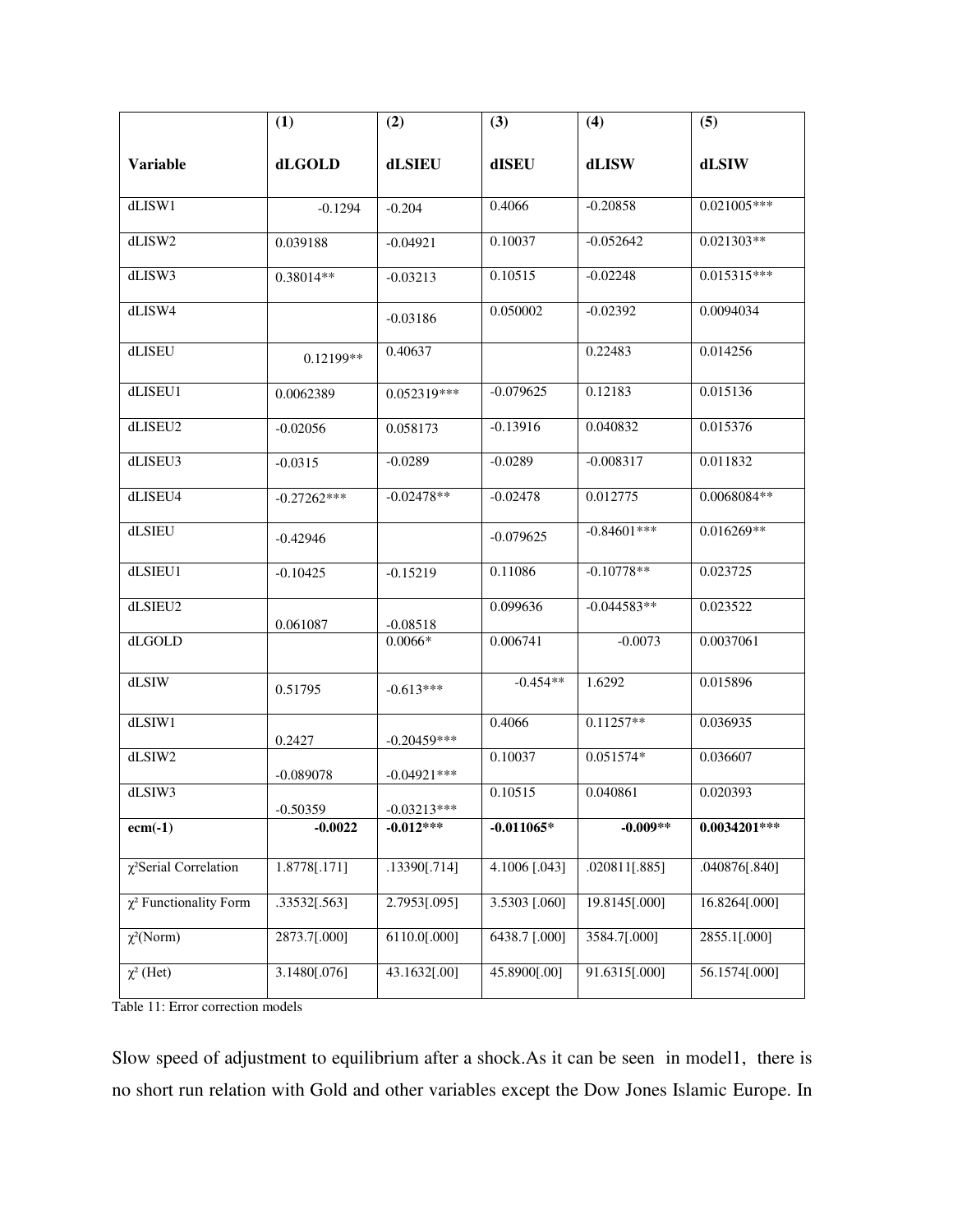model 3 and Model 4, it can be seen that that the Shariah compliant funds has the has portfolio diversification advantages with the SRI. For example, DOW Jones Islamic has a negative correlation with Dow Jones Sustainability Europe index by -0.84601 which is also statistically significant. It means that the short run investors like hedge funds could also get benefit if they make portfolio investment in both Shariah complaint funds and the SRI.

#### **5.6 Variance Decomposition (VDC) :**

Now that we have known the attributes of the variables; whether they are exogenous or endogenous, useful information is to establish the pecking order of the erogeneity or endogeneity of the variables. This can be achieved by running the VDC. VDC decomposes the variance of forecast error of each variable into proportions attributable to shocks from each variable in system including its own. By using generalized VDC, it be seen that the GOLD is the exogenous variable wih 98% in all horizon which is also consistent with the error correction result as well.

| Variable name | Horizon | <b>DGOLD</b> | <b>DISEU</b> | <b>DISW</b> | <b>DSIEU</b> | <b>DSIW</b> | Ranking        |
|---------------|---------|--------------|--------------|-------------|--------------|-------------|----------------|
| <b>DGOLD</b>  | 22      | 98.976%      | 0.235%       | 0.232%      | 0.341%       | 0.217%      | $\mathbf{1}$   |
| <b>DISEU</b>  | 22      | 0.129%       | 27.537%      | 21.542%     | 25.804%      | 24.988%     | 3              |
| <b>DISW</b>   | 22      | 0.088%       | 21.963%      | 30.156%     | 21.221%      | 26.572%     | $\overline{2}$ |
| <b>DSIEU</b>  | 22      | 0.381%       | 81.103%      | 12.186%     | 5.952%       | 0.378%      | 5              |
| <b>DSIW</b>   | 22      | 0.083%       | 23.776%      | 24.482%     | 24.730%      | 26.929%     | 4              |
|               |         |              |              |             |              |             |                |
| Variable name | Horizon | <b>DGOLD</b> | <b>DISEU</b> | <b>DISW</b> | <b>DSIEU</b> | <b>DSIW</b> | Ranking        |
| <b>DGOLD</b>  | 64      | 99.0%        | 0.2%         | 0.2%        | 0.3%         | 0.2%        | $\mathbf{1}$   |
| <b>DISEU</b>  | 64      | 0.1%         | 27.5%        | 21.5%       | 25.8%        | 25.0%       | 3              |
| <b>DISW</b>   | 64      | 0.1%         | 22.0%        | 30.2%       | 21.2%        | 26.6%       | $\overline{2}$ |
| <b>DSIEU</b>  | 64      | 0.4%         | 81.1%        | 12.2%       | 6.0%         | 0.4%        | 5              |
| <b>DSIW</b>   | 64      | 0.1%         | 23.8%        | 24.5%       | 24.7%        | 26.9%       | 4              |
|               |         |              |              |             |              |             |                |
| Variable name | Horizon | <b>DGOLD</b> | <b>DISEU</b> | <b>DISW</b> | <b>DSIEU</b> | <b>DSIW</b> | Ranking        |
| <b>DGOLD</b>  | 88      | 98.976%      | 0.235%       | 0.232%      | 0.341%       | 0.217%      | $\mathbf{1}$   |
| <b>DISEU</b>  | 88      | 0.129%       | 27.537%      | 21.542%     | 25.804%      | 24.988%     | $\overline{3}$ |
| <b>DISW</b>   | 88      | 0.088%       | 21.963%      | 30.156%     | 21.221%      | 26.572%     | $\overline{2}$ |
| <b>DSIEU</b>  | 88      | 0.381%       | 81.103%      | 12.186%     | 5.952%       | 0.378%      | 5              |
| <b>DSIW</b>   | 88      | 0.083%       | 23.776%      | 24.482%     | 24.730%      | 26.929%     | $\overline{4}$ |

Table 12: Ranking based on VDC(Generalized)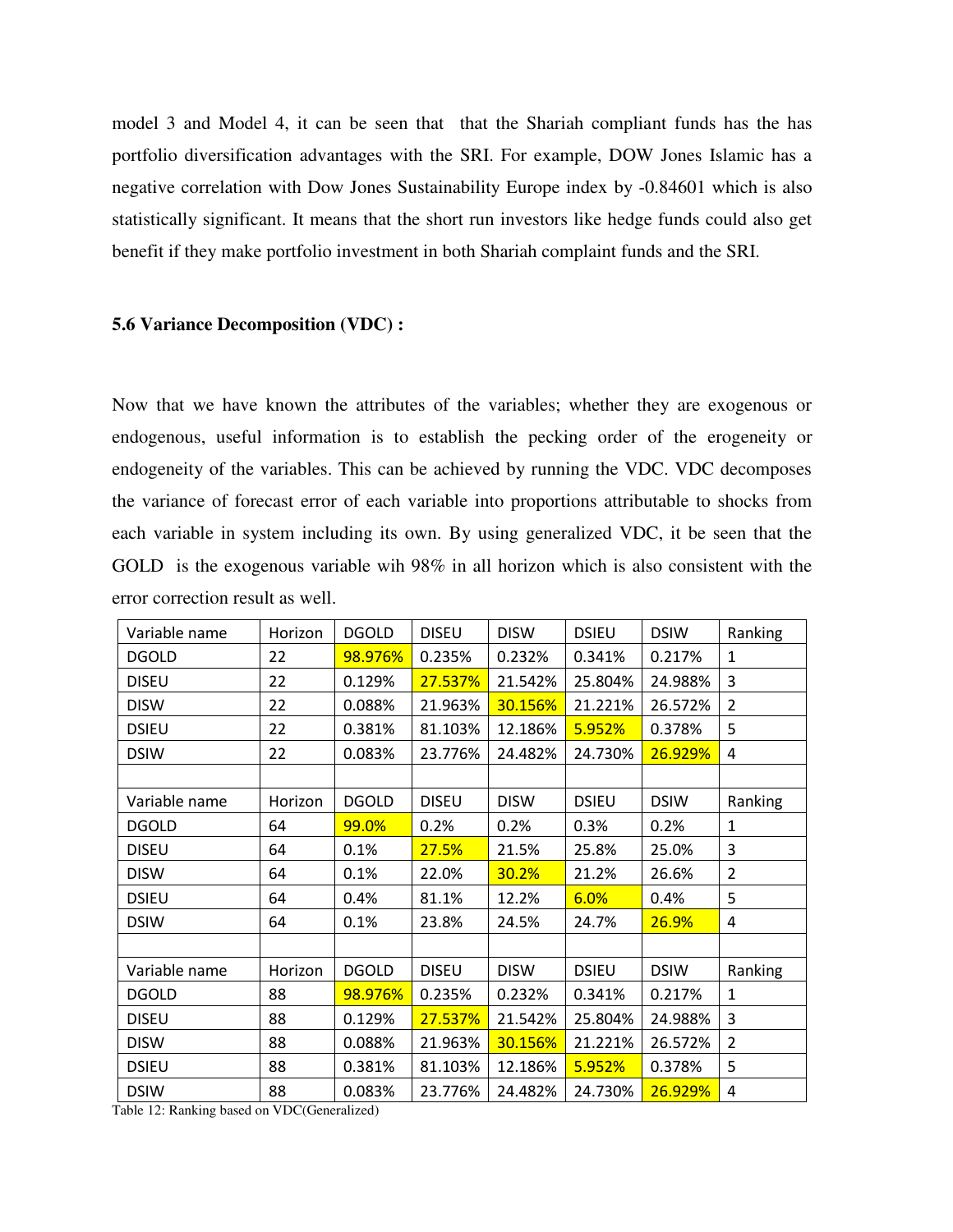In Orthogonalised VDC, it is assumed that when a particular variable is shocked, all other variables are switched off unlike generalised VDC. Therefore we will not use orthogonalised VDC in this analysis because such condition is not relevant to an integrated stock markets. The assumption when apply to an integrated stock markets simply means when one market is shocked, the other markets remain stable. However, the results are available in table 10.

| Variable name | Horizon | <b>DGOLD</b> | <b>DISEU</b> | <b>DISW</b> | <b>DSIEU</b> | <b>DSIW</b> | Ranking        |
|---------------|---------|--------------|--------------|-------------|--------------|-------------|----------------|
| <b>DGOLD</b>  | 22      | 98.68%       | 0.12%        | 0.30%       | 0.57%        | 0.33%       | 1              |
| <b>DISEU</b>  | 22      | 0.39%        | 83.68%       | 14.62%      | 0.65%        | 0.66%       | $\overline{2}$ |
| <b>DISW</b>   | 22      | 0.29%        | 71.31%       | 27.75%      | 0.29%        | 0.38%       | 3              |
| <b>DSIEU</b>  | 22      | 0.38%        | 81.10%       | 12.19%      | 5.92%        | 0.38%       | $\overline{4}$ |
| <b>DSIW</b>   | 22      | 0.29%        | 81.45%       | 13.82%      | 2.92%        | 1.52%       | 5              |
|               |         |              |              |             |              |             |                |
| Variable name | Horizon | <b>DGOLD</b> | <b>DISEU</b> | <b>DISW</b> | <b>DSIEU</b> | <b>DSIW</b> | Ranking        |
| <b>DGOLD</b>  | 64      | 98.68%       | 0.12%        | 0.30%       | 0.57%        | $0.33\%$    | 1              |
| <b>DISEU</b>  | 64      | 0.39%        | 83.68%       | 14.62%      | 0.65%        | 0.66%       | $\overline{2}$ |
| <b>DISW</b>   | 64      | 0.29%        | 71.31%       | 27.75%      | 0.29%        | 0.38%       | 3              |
| <b>DSIEU</b>  | 64      | 0.38%        | 81.10%       | 12.19%      | 5.92%        | 0.38%       | $\overline{4}$ |
| <b>DSIW</b>   | 64      | 0.29%        | 81.45%       | 13.82%      | 2.92%        | $1.52\%$    | 5              |
|               |         |              |              |             |              |             |                |
| Variable name | Horizon | <b>DGOLD</b> | <b>DISEU</b> | <b>DISW</b> | <b>DSIEU</b> | <b>DSIW</b> | Ranking        |
| <b>DGOLD</b>  | 88      | 98.68%       | 0.12%        | 0.30%       | 0.57%        | 0.33%       | 1              |
| <b>DISEU</b>  | 88      | 0.39%        | 83.68%       | 14.62%      | 0.65%        | 0.66%       | $\overline{2}$ |
| <b>DISW</b>   | 88      | 0.29%        | 71.31%       | 27.75%      | 0.29%        | 0.38%       | 3              |
| <b>DSIEU</b>  | 88      | 0.38%        | 81.10%       | 12.19%      | 5.92%        | 0.38%       | $\overline{4}$ |
| <b>DSIW</b>   | 88      | 0.29%        | 81.45%       | 13.82%      | 2.92%        | 1.52%       | 5              |

Table 13: Ranking based on VDC(orthogonalized)

#### **5.7 Impulse Response:**

This study also uses impulse response to find the impact of shock of one variable on others, their degree of response, and how long it would take to normalize. In this study, the objective is to find the reaction of other variables when Gold has been shocked. In normalized IRF, it can be seen that all variables come back in to equilibrium within 12 working days. For orthogonal VDC isalso almost same i,e12 working days. Here, IRFs produce the same interpretation as VDC except that they are presented in a graphical form.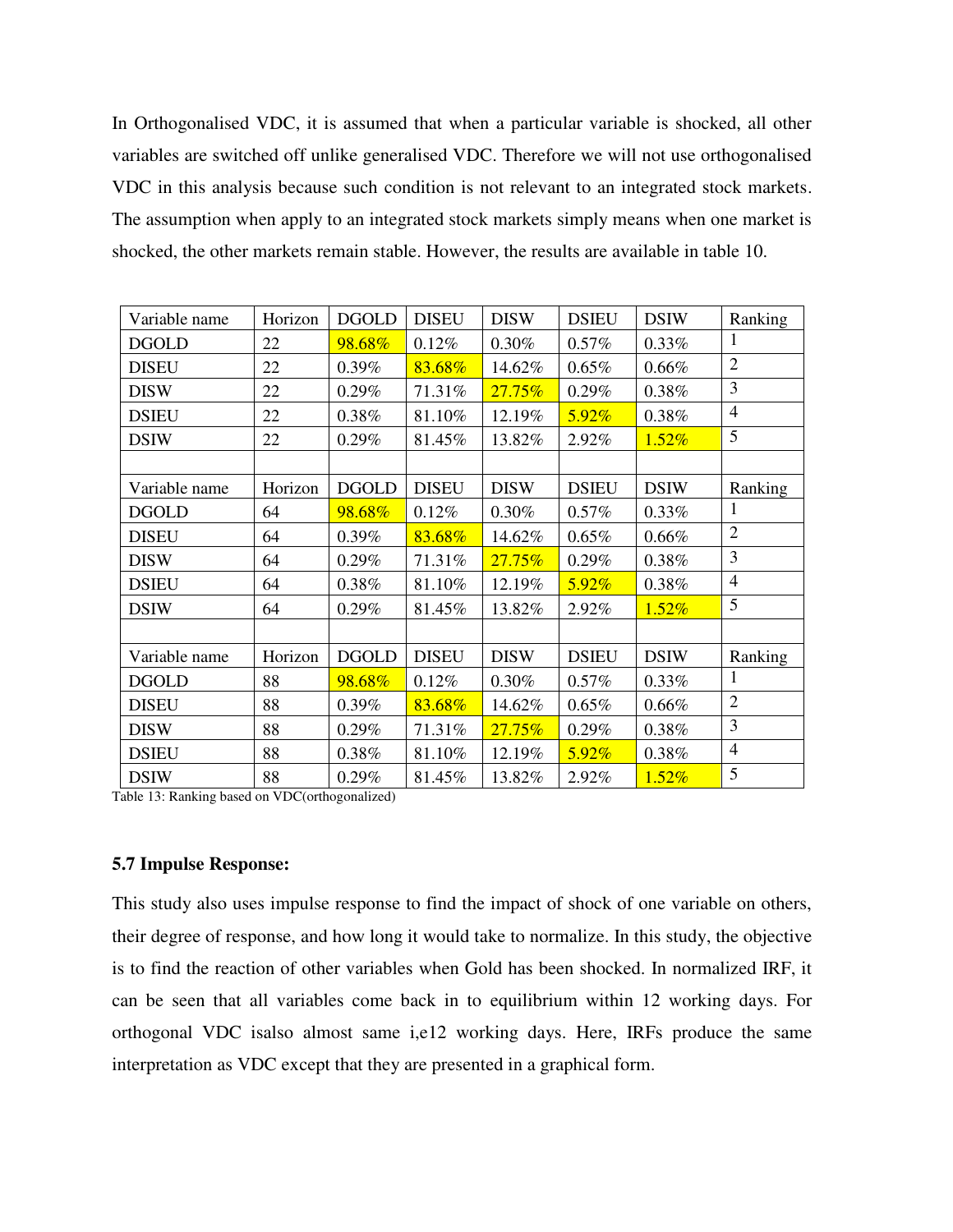

Fig 1: IRF(generalized) with shock to Gold price



# **Orthogonalzed:**

Fig 2: IRF (orthogonal) with shock to Gold price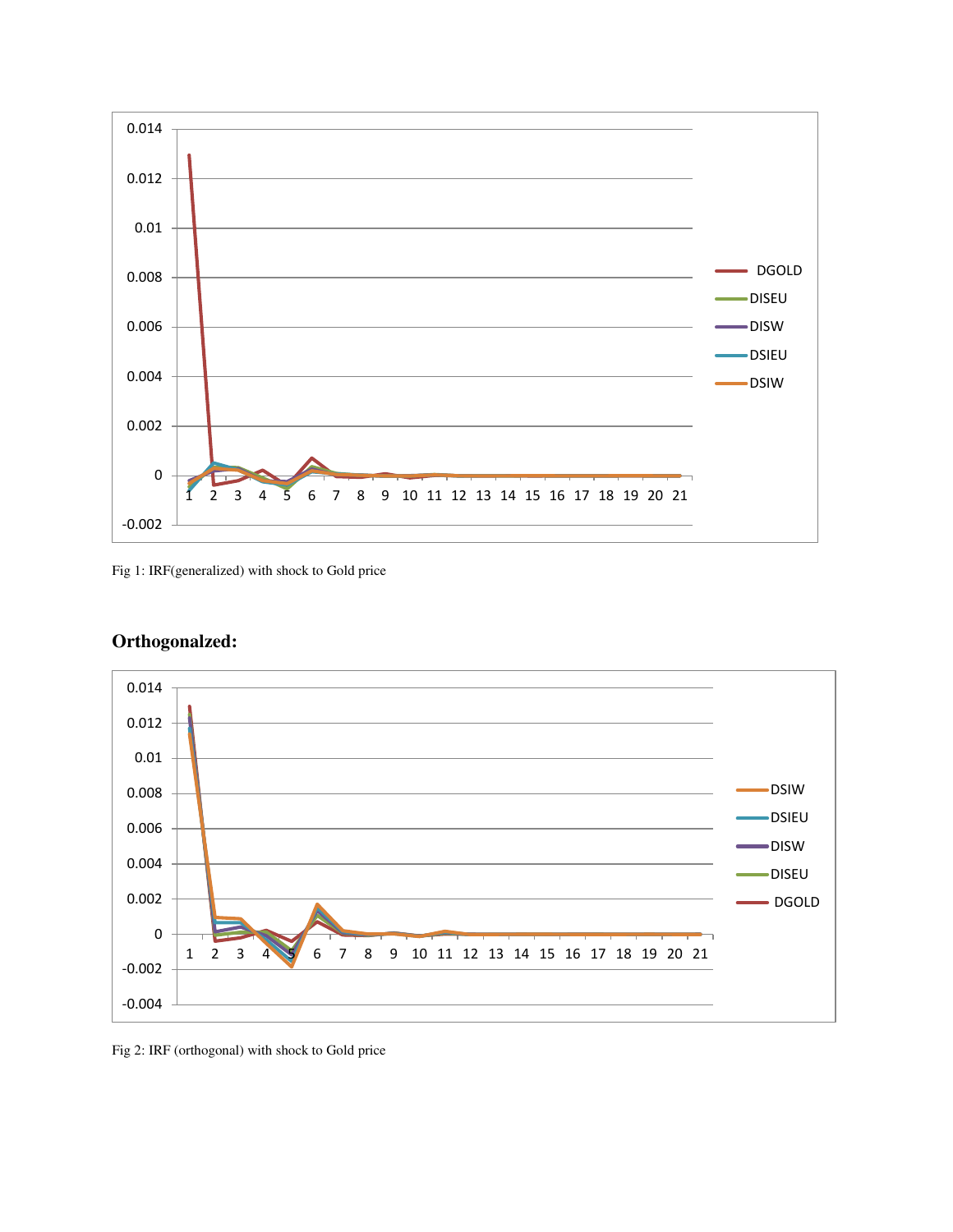#### **5.8 Stability Test:**

The diagnostics of all the equations of the error correction model (testing for the presence of autocorrelation, functional form, normality and heteroskedasticity) tend to indicate that the equations are well-specified although few models has the normality and heteroscedasticity problem. We also checked the stability of the coefficients by the CUSUM and CUSUM SQUARE tests (Fig. 1), which indicate that they are stable. We then tested the 'stability' of the coefficients of the final equations with the help of CUSUM and CUSUMSQ tests (Figures 3-4) and we find that the coefficients are all stable since they are all within the 5% critical bounds.It can be also seen that the CUSUMSQ crosses it critical bound when it was in 2007. This evidence shows us that the Crisis period has been properly identified in this study.









Fig 4 : CUSUM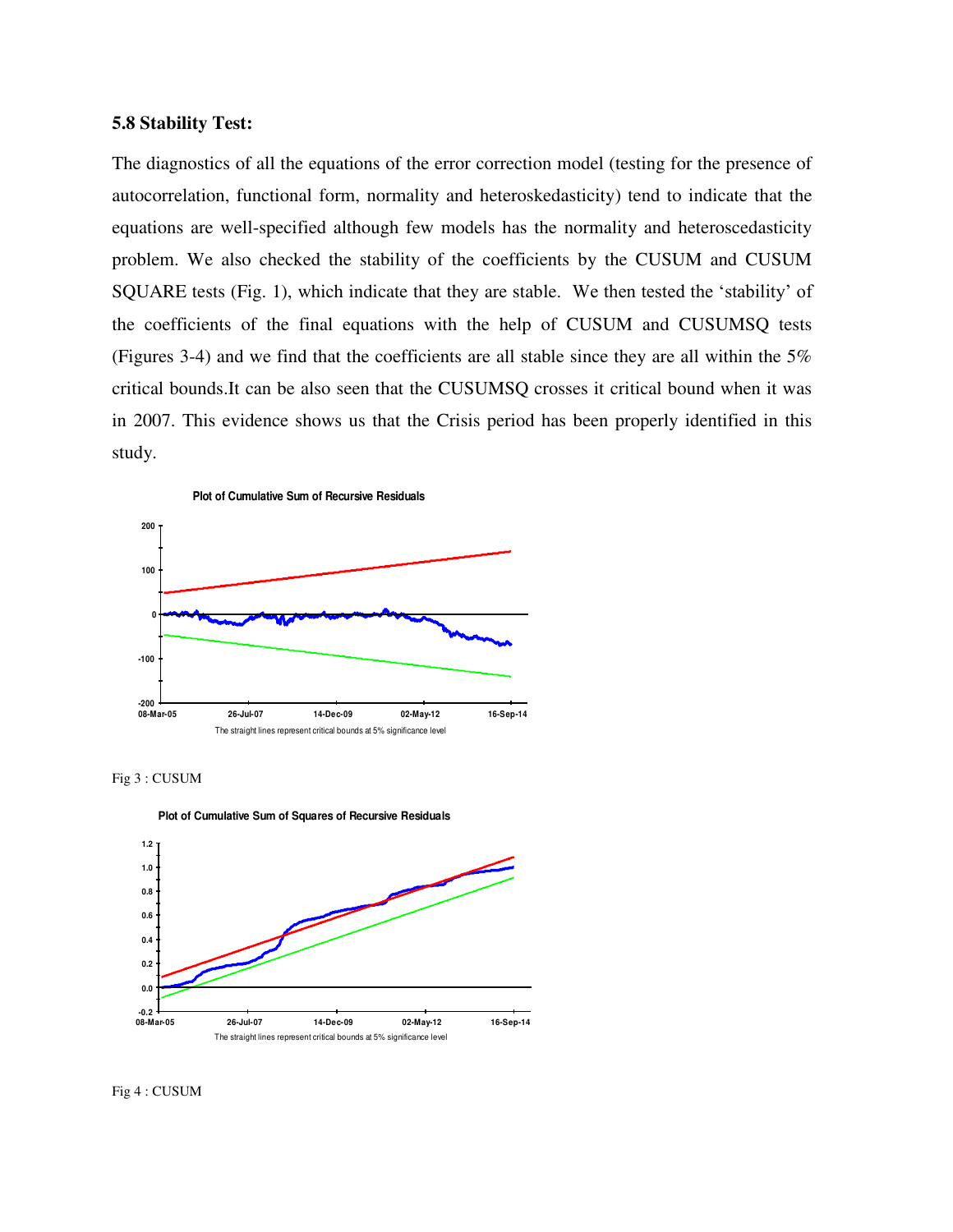### **6. Conclusion and PolicyImplications:**

With the objective of comparing the performance of the socially responsible investment funds and Shariah compliant investments in different economic situations, this study adopts several investigation tools to arrive at conclusive findings. It also aims to determine if nature of relationship between the funds changes non crisis period and during crisis period for both types of restrictedinvestment portfolios. The study finds that the socially responsible funds and the Shriah compliant funds are negatively and significantly correlated in both the long run and short run during both the crisis period and non-crisis period. Islamic funds investors who are constrained (due to religious belief) to invest solely in Islamic funds should investigate other possibilities of diversification. This is also true for the ethical funds investors, who would be constrained to invest only in ethical funds.

Based on the result of this study, it can be suggested to the investors that there exists benefit of portfolio diversification by considering both the SRI stocks and Shraiah compliant stock. The different criteria and screening procedures for both ethical funds and Islamic funds seem to have resulted in different stock returns behavior of these two types of restricted investment funds. This finding unlocks the door for Sharia scholars and Muslim investors to reconsider broader social and environmental aspects in the Sharia investment screening process. This is in order for Muslim investors to be in line with the embedded social and ethical concerns in the Sharia principles that have not been largely captured by the contemporary Sharia investment screening process. Therefore, this finding might lead to further development of Sharia investment screening process similar to SRI.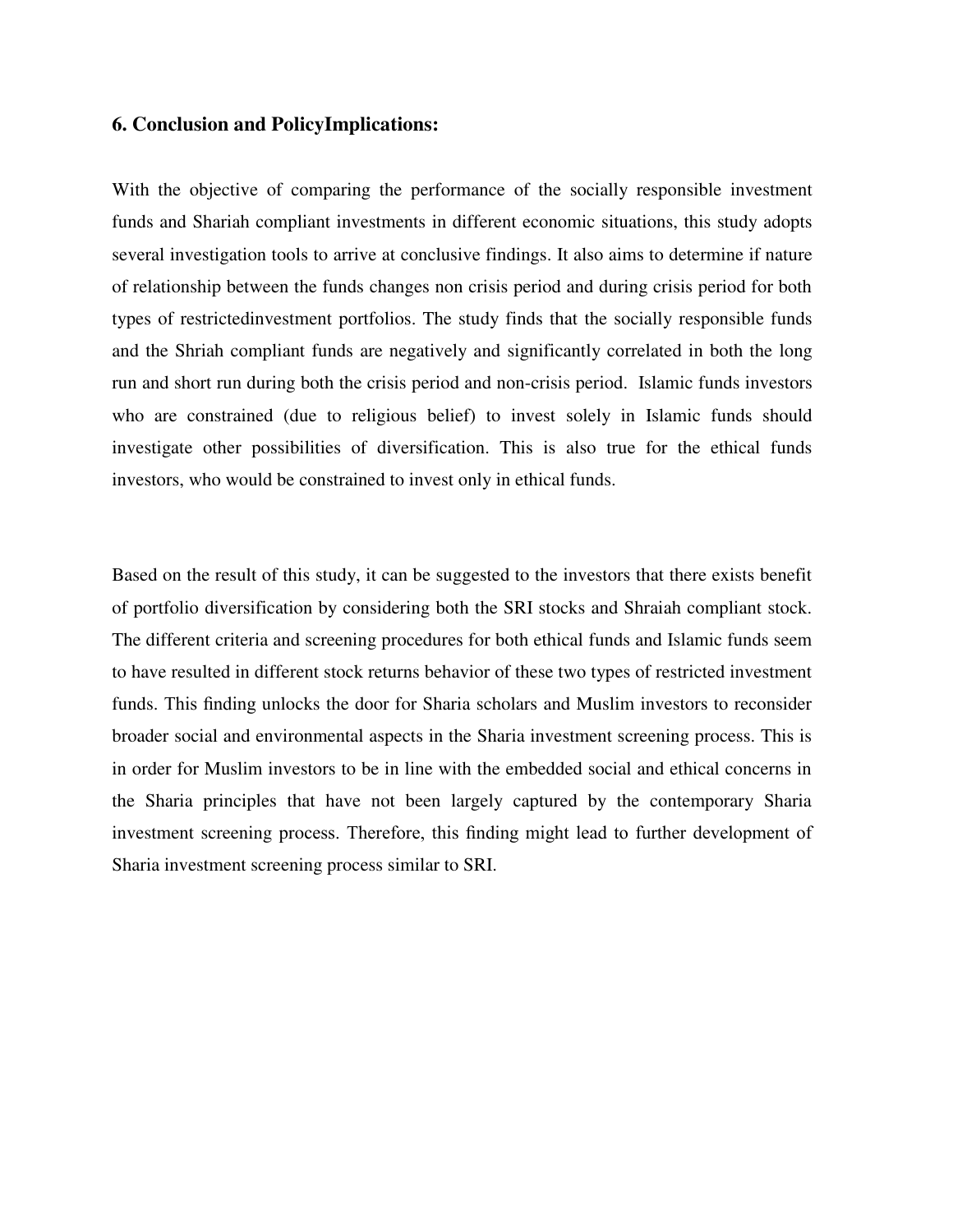#### **Reference:**

- Abdullah, F., Hassan, T. and Mohamad, S. (2007) "Investigation of performance of Malaysian Islamic unit trust funds", Managerial Finance, Vol 33 No.2, 142- 153.
- Ahmad, Z. and Ibrahim, H. (2002) "A study of performance of the KLSE Shariah Index", Malaysian Management Journal, Vol. 6 Nos 1/2, 25-34.
- Albaity, M. and Ahmad, R. (2008), "Performance of Shariah and composite indices: evidence from Bursa Malaysia", Asian Academy of Management Journal of Accounting and Finance, Vol. 4 No. 1, 23-43

Al-Zoubi, H.A. and Maghyereh, A.I. (2007), "The relative risk performance of Islamic finance: a new guide to less risky investments", International Journal of Theoretical  $\&$ Applied Finance, Vol. 10 No. 2, 235-249.

- Bauer, R., Koedijk, K. and Otten, R. (2005), "International evidence on ethical mutual fund performance and investment style", Journal of Banking & Finance, Vol. 29 No. 7, 1751-1767.
- Bello, Z.Y. (2005), "Socially responsible investing and portfolio diversification", The Journal of Financial Research, Vol. 28 No. 1, 41-57.
- Benson, K.L., Brailsford, T.J. and Humphrey, J.E. (2006), "Do social responsible fund managers really invest differently?", Journal of Business Ethics, Vol. 65 No. 4, 337-357.
- Dharani, M. and Natarajan, P. (2011), "Equanimity of risk and return relationship between Shariah index and general index in India", Journal of Economics and Behavioural Studies,Vol. 2 No. 5, 213-222.
- Elfakhani, S. and Hassan, M.K. (2005), "Performance of Islamic mutual funds", Economic Research Forum, 12th Annual Conference, Cairo, Egypt, 1-33.
- Gregory, A. and Whittaker, J. (2007), "Performance and performance persistence of 'ethical' unit trusts in the UK", Journal of Business Finance & Accounting, Vol. 34 No. 7, 1327-1344.
- Hassan, M.K., Khan, A.N.F. and Ngow, T. (2010), "Is faith-based investing rewarding? The case for Malaysian Islamic unit trust funds", Journal of Islamic Accounting & Business Research, Vol. 1 No. 2, 148-171.

Hakim, S. and Rashidian, M. (2004), "How costly is investor's compliance to Sharia?", paper